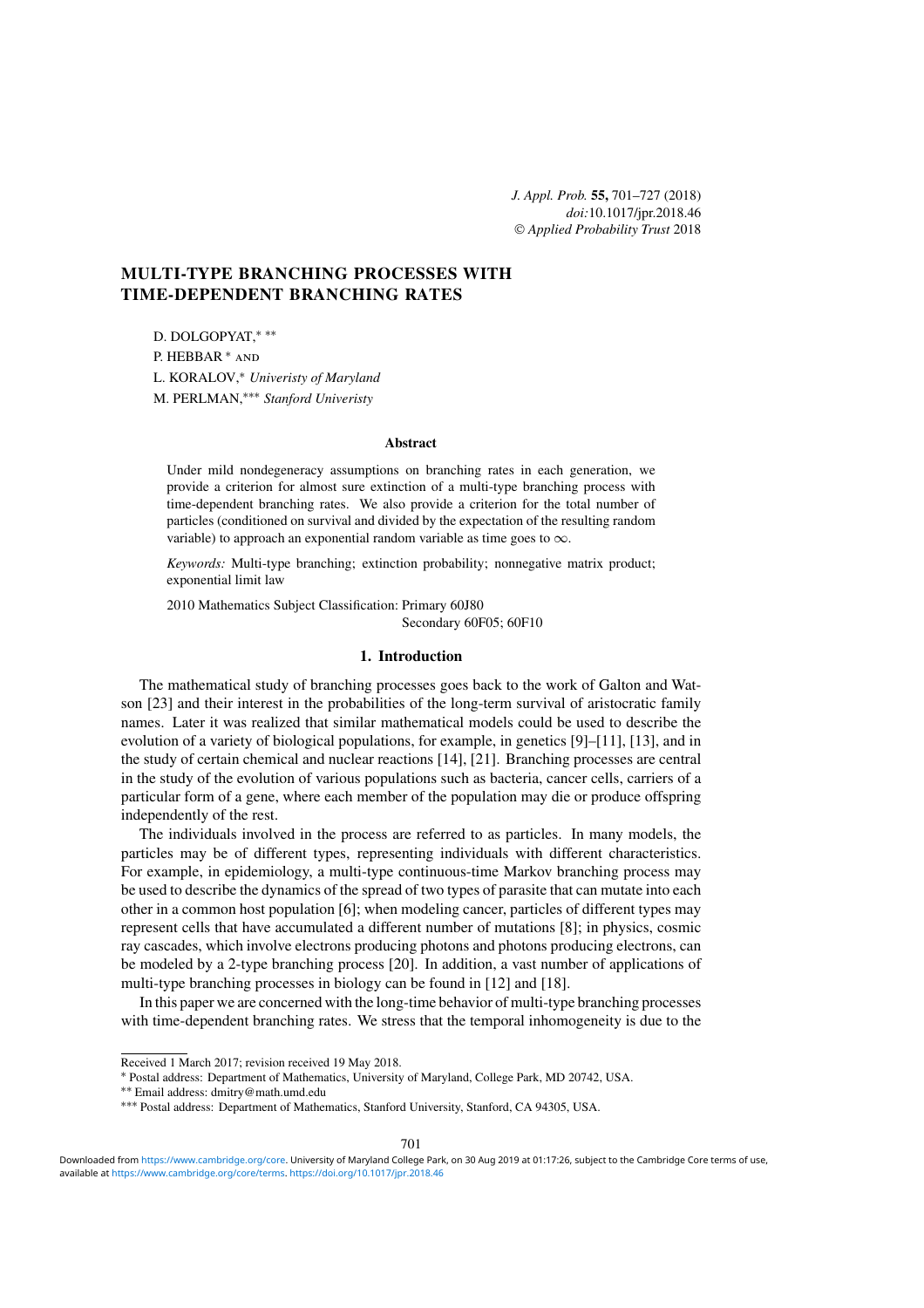dependence of the branching rates over time (this dependence may model a varying environment for the entire process) and not on the age of the particles (which is a well-studied model). We believe that the methods presented in this paper could be used to handle more general models such as those where, in addition to time dependence, the branching rate may depend on the age of the particles and/or on their spatial location if the spatial motion in a bounded domain is allowed. This may be the subject of future work.

For multi-type processes with constant branching rates, according to classical results (see [\[2,](#page-26-0) Chapter 5] and the references therein), three different cases can be distinguished.

*The supercritical case.* The expectation of the total population size grows exponentially, and the total population grows exponentially with positive probability as time goes to  $\infty$ .

*The subcritical case.* The expectation of the total population size decays exponentially, and the population goes extinct with overwhelming probability, that is, the probability that the population at time *n* is nonzero decays exponentially in *n*.

*The critical case.* The population also goes extinct, but the expectation of the total population size remains bounded away from 0 and  $\infty$ , and the probability of survival decays as  $c/n$  for some  $c > 0$ . Moreover, after conditioning on survival, the size of the population divided by its expectation tends to an exponential random variable.

Whether the process is supercritical, subcritical, or critical, can be easily determined by examining the (constant) branching rates.

The question we address in the case of time-dependent branching rates is how to distinguish between different kinds of asymptotic behavior of the process based on the behavior of the branching rates. Our first result yields a criterion for almost sure extinction of the process in terms of the asymptotic behavior of the branching rates, under mild nondegeneracy assumptions on the branching rates at each time step. In the case of single-type branching processes, a similar result was obtained by Agresti [\[1\]](#page-26-0). An earlier partial result in this direction (for single-type branching processes) was obtained by Jagers [\[15\]](#page-26-0), who also provided a sufficient condition for the exponential limit (in distribution) of the size of the population (after conditioning on survival and dividing by the expectation of the resulting random variable). For singletype branching processes, a necessary and sufficient condition for exponential distribution of the particle number conditioned on survival in terms of the branching rates was obtained independently in [\[3\]](#page-26-0) and [\[17\]](#page-26-0). Our second result yields a necessary and sufficient condition for the existence of such an exponential limit in the case of multi-type branching processes.

Based on our results, it is natural to classify all the branching processes with time-dependent branching rates (under the nondegeneracy assumptions) into three categories, based on their asymptotic behavior.

- Processes in the first category (which includes super-critical processes with time-independent rates) are distinguished by a positive probability of survival for infinite time.
- Processes in the second category (which includes critical processes with time-independent rates) become extinct with probability 1, and the size of the population, after conditioning on survival and normalization, tends to the exponential limit.
- Processes in the third category (which includes sub-critical processes with time-independent rates) become extinct with probability 1, but do not have the exponential limit.

It should be stressed that, in contrast to the case of time-independent rates (when the expected population size either grows exponentially, decays exponentially, or is asymptotically constant),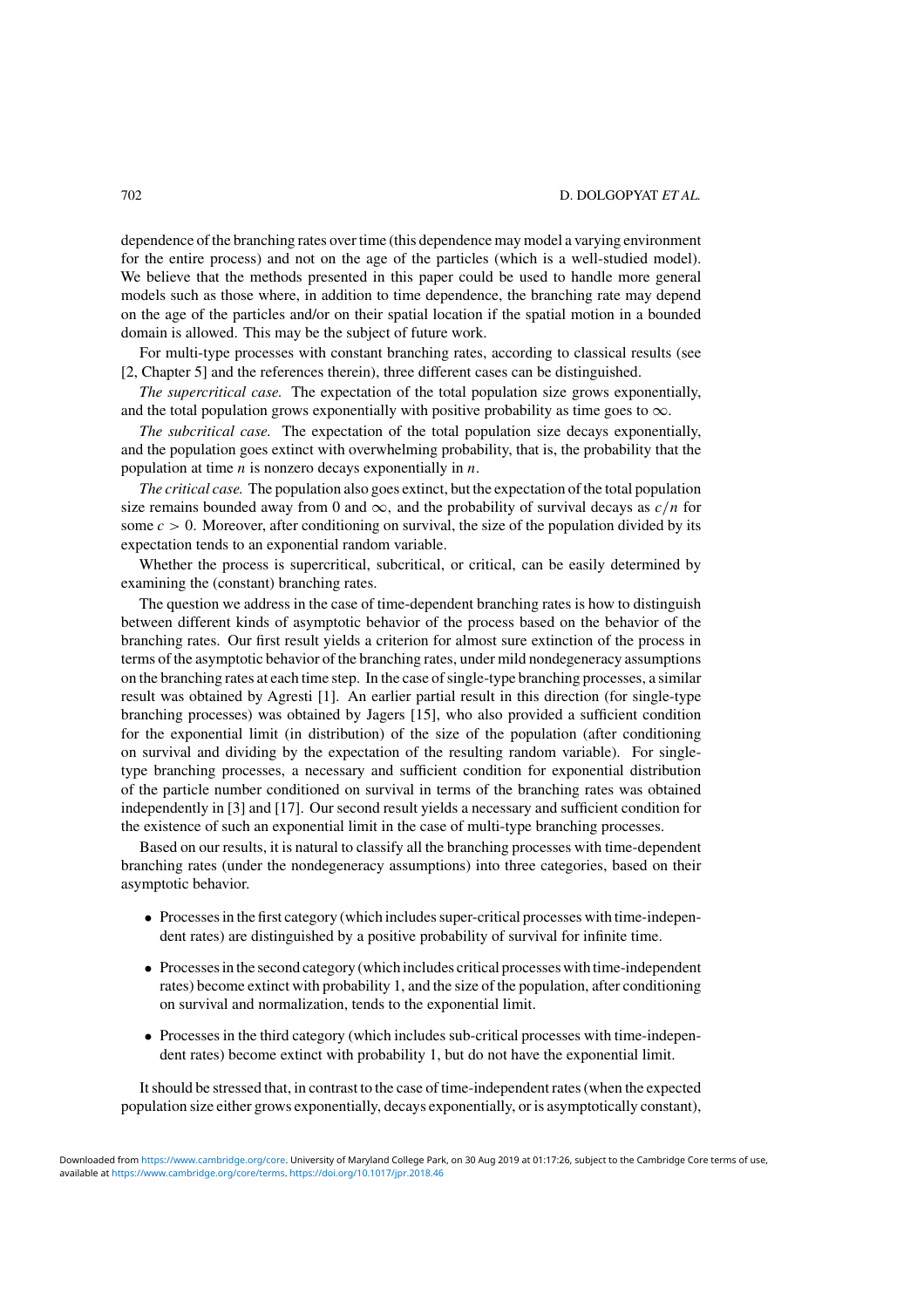<span id="page-2-0"></span>now the expected population size may fluctuate greatly in each of the cases, which makes the analysis more complicated.

We also remark that some of the classical results on the asymptotic behavior of branching processes in the time-independent case carry over to the case at hand, while others do not. For example, in the time-independent case, super-critical processes have the property that the process normalized by the expected population size tends to a random limit. An analogue of this statement still holds in the case of time-dependent branching rates, as follows from the results of [\[16\]](#page-26-0). Further results on *L<sup>p</sup>* and almost sure convergence, including those in the case of countably many particle types, can be found in [\[4\]](#page-26-0). Sufficient conditions for the continuity of the limiting distribution function were stated in [\[7\]](#page-26-0).

On the other hand, in the time-independent case, a subcritical process conditioned on survival tends to a random limit. Now, our processes in the third category do not necessarily have this property (for example, the population, conditioned on survival, may grow along a subsequence). A more detailed analysis of the near-critical behavior of processes with time-dependent rates will be the subject of a subsequent paper.

In the next section we introduce the relevant notation and formulate the main results. The proofs are presented in Sections [3](#page-7-0) and [4.](#page-11-0) In Section [5](#page-21-0) we briefly discuss an application of our results to the case of continuous-time branching.

## **2. Notation and statement of main results**

Let  $S = \{1, \ldots, d\}$  be the set of possible particles types. Suppose that, for each  $i \in S$  and  $n \geq 0$ , there is a distribution  $P_n(i, \cdot)$  on  $\mathbb{Z}_+^d$ . For  $a = (a_1, \ldots, a_d) \in \mathbb{Z}_+^d$ ,  $P_n(i, a)$  represents the probability that a particle of type *i* that is alive at time *n* is replaced in the next generation by  $a_1 + \cdots + a_d$  particles:  $a_1$  particles of type 1,  $a_2$  particles of type 2, and so on. A *d*-type branching process {*Zn*} is obtained by starting with a positive finite number of particles at time 0, and then replacing each particle of each type *i*,  $i \in S$ , that is alive at time *n*,  $n \ge 0$ , by particles of various types according to the distribution  $P_n(i, \cdot)$  independently of the other particles alive at time *n* and of the past, thus obtaining the population at time  $n + 1$ .

We write  $Z_n = (Z_n(1), \ldots, Z_n(d))$ , where  $Z_n(i)$  is the number of particles of type *i* at time *n*. When the initial population consists of one particle of type *j*, we may write  $iZ_n(i)$ to represent the number of particles of type *i* at time *n*. Thus,  $\mathbb{E}(\chi_n(i))$  means the same as  $\mathbb{E}(Z_n(i) | Z_0 = e_i)$ , where  $e_i$  is the unit vector in the *j*th direction. Let  $_i X_n$  denote a generic random vector with distribution  $P_n(j, \cdot)$ .

For  $s = (s_1, \ldots, s_d) \in [0, 1]^d$ , let

$$
f_n^j(s) = \mathbb{E}\bigg(\prod_{i=1}^d s_i^{Z_n(i)} \mid Z_0 = e_j\bigg), \qquad g_n^j(s) = \mathbb{E}\bigg(\prod_{i=1}^d s_i^{Z_{n+1}(i)} \mid Z_n = e_j\bigg).
$$

At times, we may drop the superscript from either of those expressions, and then  $f_n(s)$  and *gn(s)* become vectors. Note that

$$
f_n(s) = f_{n-1}(g_{n-1}(s)) = (g_0 \circ g_1 \circ \cdots \circ g_{n-1})(s), \qquad f_n(1) = 1,
$$

where  $\mathbf{1} = (1, \ldots, 1)$ . We also define

$$
f_{k,n}(s)=(g_k\circ\cdots\circ g_{n-1})(s).
$$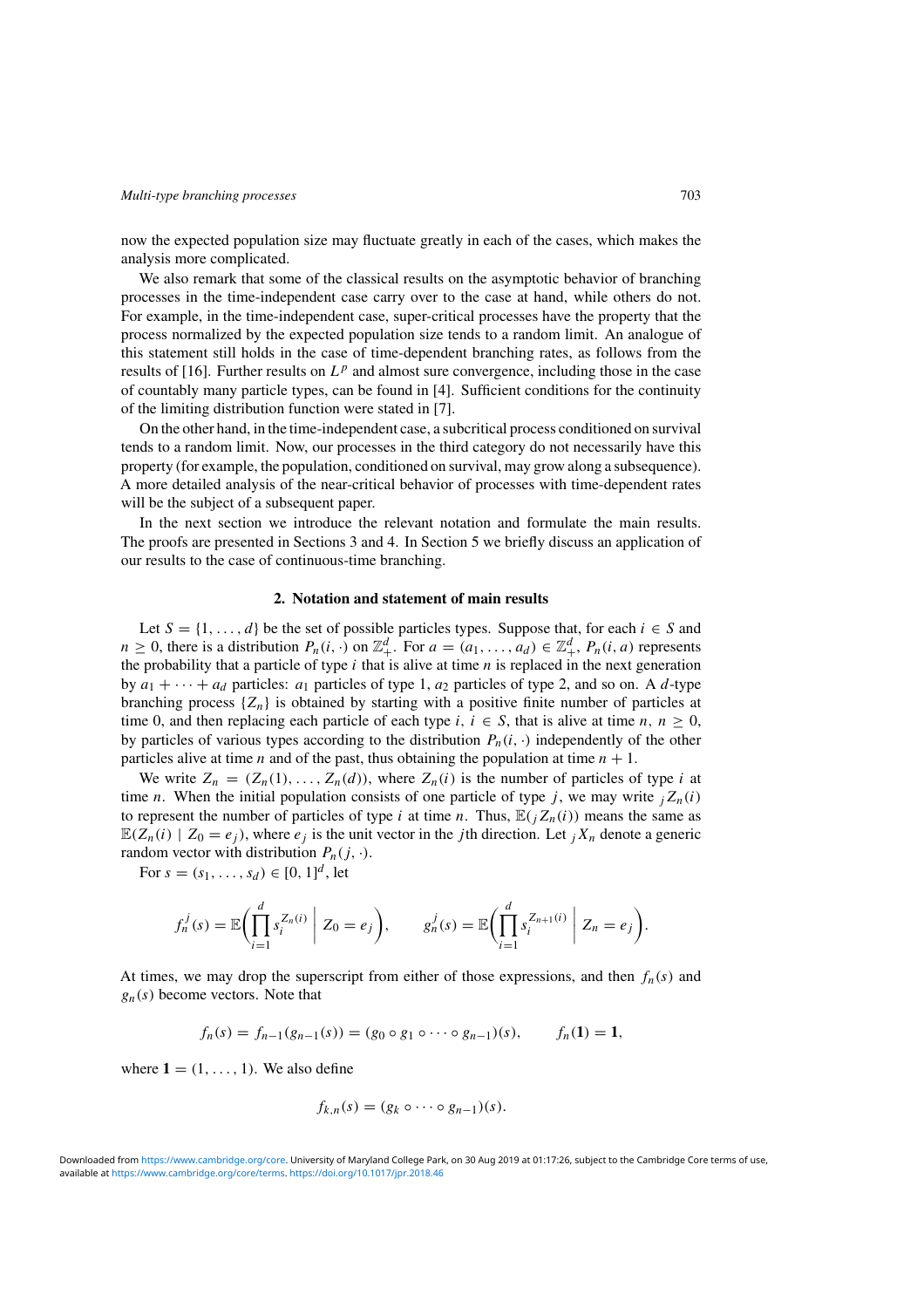<span id="page-3-0"></span>Thus,  $f_{0,n} = f_n$ . Denote

$$
M_n(j, i) = \frac{\partial f_n^j}{\partial s_i}(\mathbf{1}) = \mathbb{E}(Z_n(i) \mid Z_0 = e_j),
$$
  

$$
A_n(j, i) = \frac{\partial g_n^j}{\partial s_i}(\mathbf{1}) = \mathbb{E}(Z_{n+1}(i) \mid Z_n = e_j),
$$

Then

$$
M_n=A_0,\ldots,A_{n-1},
$$

where  $A_n$  and  $M_n$  are viewed as matrices. We also define

$$
M_{k,n}=A_k,\ldots,A_{n-1}.
$$

Let  $\|\cdot\|$  denote the following norm of a *d*-dimensional vector:  $\|v\| = |v_1| + \cdots + |v_d|$ . We will use certain nondegeneracy assumptions on the distribution of descendants at each step. We assume that there are  $\varepsilon_0$ ,  $K_0 > 0$  such that for all *i*,  $j \in S$ , the following bounds hold:

- (A1)  $\mathbb{P}(Z_{n+1}(i) \geq 2 \mid Z_n = e_i) \geq \varepsilon_0;$
- $(A2)$   $\mathbb{P}(Z_{n+1} = \mathbf{0} \mid Z_n = e_i) > \varepsilon_0$ , where  $\mathbf{0} = (0, 0, \ldots, 0) \in \mathbb{R}^d$ ;
- (A3)  $\mathbb{E}(\|Z_{n+1}\|^2 \mid Z_n = e_i) \leq K_0$ .

The following proposition is a generalization of the Perron–Frobenius theorem to the case when the positive matrices forming a product are allowed to be distinct.

**Proposition 2.1.** *Under assumptions (A1) and (A3), there are two sequences of vectors*  $v_n$ ,  $u_n \in$  $\mathbb{R}^d$ ,  $n \geq 0$ , such that

- (a)  $||u_n|| = ||v_n|| = 1;$
- (b)  $v_n(i)$ ,  $u_n(i) \ge \overline{\varepsilon}$  *for some*  $\overline{\varepsilon} > 0$  *and all*  $n \ge 0$ ,  $i \in S$ *;*
- (c) *there are sequences of positive numbers*  $\lambda_n$  *and*  $\tilde{\lambda}_n$ *, and a positive constant a such that*  $\lambda_n$ ,  $\tilde{\lambda}_n \in (a^{-1}, a)$  *for*  $n > 0$  *and*

$$
A_{n-1}v_n = \lambda_{n-1}v_{n-1}, \qquad A_{n-1}^{\top}u_{n-1} = \tilde{\lambda}_{n-1}u_n;
$$

(d) *for each*  $\delta > 0$ *, there is a*  $k' \in \mathbb{N}$  *such that* 

$$
(1 - \delta)v_n \le \frac{M_{n,n+k}v}{\|M_{n,n+k}v\|} \le (1 + \delta)v_n, \qquad (1 - \delta)u_{n+k} \le \frac{M_{n,n+k}^{\top}u}{\|M_{n,n+k}^{\top}u\|} \le (1 + \delta)u_{n+k}
$$

 $\mathbf{w}$  *whenever*  $k \geq k'$ ,  $\mathbf{v}$  *and*  $\mathbf{u}$  *are nonzero vectors with nonnegative components, and the inequality between vectors is understood as the inequality between their components;*

(e) *there is a*  $K > 0$  *such that if we define*  $\Lambda_n = \prod_{i=0}^{n-1} \lambda_i$  *and*  $\tilde{\Lambda}_n = \prod_{i=0}^{n-1} \tilde{\lambda}_i$ *, then* 

$$
\frac{1}{K} \le \frac{\Lambda_n}{\tilde{\Lambda}_n} \le K, \qquad \frac{1}{K} \le \frac{M_{k,n}(j,i)}{(\Lambda_n/\Lambda_k)} \le K, \quad j,i \in S.
$$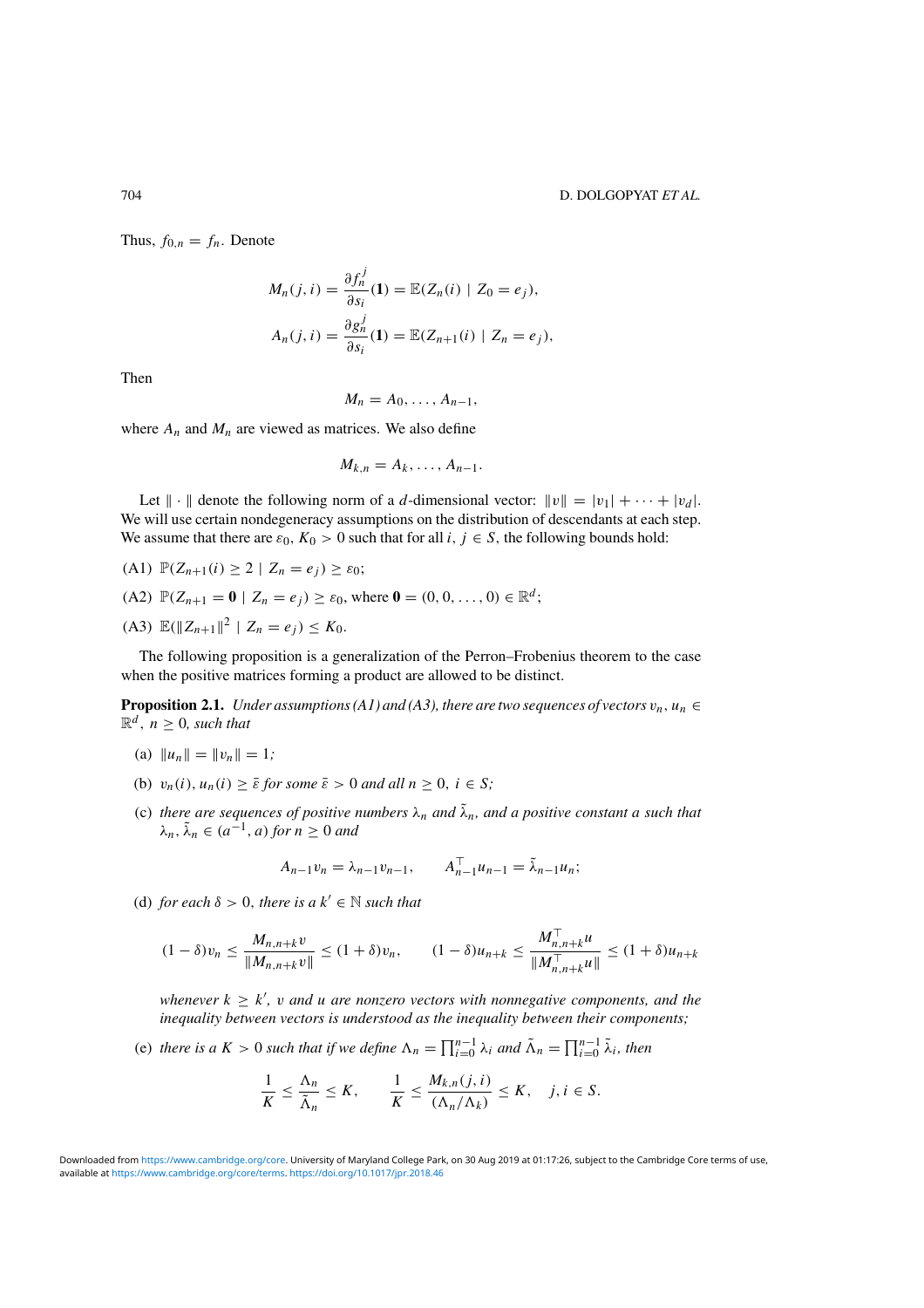<span id="page-4-0"></span>This proposition can be derived from, for example, the results of [\[22,](#page-26-0) Chapter 3]. Indeed, from our assumptions  $(A1)$ – $(A3)$ , it follows that the matrices  $A_n$  have Birkhoff's contraction coefficient (in the terminology of [\[22\]](#page-26-0)) uniformly bounded away from 1. This implies that the conditions of [\[22,](#page-26-0) Lemma 3.4.] are fulfilled (which, in particular, implies that the family  $M_{k,n}$ is weakly ergodic; see [\[22\]](#page-26-0)). This lemma and [\[22,](#page-26-0) Exercise 3.5] easily imply the existence of the vectors  $u_n$  and  $v_n$ . Their required properties are also not difficult to establish. For the sake of completeness we provide an independent proof in Appendix [A.](#page-22-0)

**Remark 2.1.** The vectors  $v_n$  and the numbers  $\lambda_n$  are uniquely defined by the above conditions, as seen from the proof of the proposition. The vectors  $u_n$  and the numbers  $\lambda_n$  will be defined uniquely by specifying  $u_0$ , which we assume to be fixed as an arbitrary vector satisfying conditions (a) and (b).

The probabilistic meaning of the vectors  $u_n$  and  $v_n$  is as follows. The vector  $u_n$  yields the asymptotic proportions of different particles in the population provided that  $Z_n$  is large (see  $(4.10)$  and  $(4.11)$  for the precise statement). To see the meaning of  $v_n$ , consider the total number of particles at time *n*,  $z_n^* = \langle Z_n, 1 \rangle$ . It will be apparent from the proof of Proposition [2.1](#page-3-0) that

$$
\lim_{N \to \infty} \frac{\mathbb{E}(z_N^* \mid Z_n = u')}{\mathbb{E}(z_N^* \mid Z_n = u'')} = \frac{\langle v_n, u' \rangle}{\langle v_n, u'' \rangle} \quad \text{for each } u', u'' \in \mathbb{Z}^d, n \in \mathbb{Z}_+.
$$

Thus,  $v_n$  controls the expected future size of the population.

Our first result yields a necessary and sufficient condition for the almost sure extinction of  $\{Z_n\}$ .

**Theorem 2.1.** *Under assumptions (A1)–(A3), if extinction of the process* {*Zn*} *occurs with probability 1 for some initial population, then*  $\sum_{k=1}^{\infty} (1/\Lambda_k) = \infty$ *. If*  $\sum_{k=1}^{\infty} (1/\Lambda_k) = \infty$  *then extinction with probability 1 occurs for every initial population.*

**Remark 2.2.** Here and below, when we talk about initial population, we mean that  $Z_0 = u$  for some deterministic vector *u*.

**Remark 2.3.** The first statement of the theorem can be deduced from the results of [\[16\]](#page-26-0). In fact, the assumptions needed for the first part are weaker than our assumptions above. For example, weak ergodicity (see [\[16\]](#page-26-0)) is sufficient. However, the assumption that the matrices  $A_k$  are uniformly bounded from below plays an important role in our proof of the second statement, as well as in the proof of Theorem [2.2](#page-5-0) below. We note that finding the least restrictive conditions for the validity of Theorems 2.1 and [2.2](#page-5-0) remains an interesting open problem. We refer the reader to [\[17\]](#page-26-0) for recent results in the case of single-type branching processes.

The next lemma easily follows from Theorem 2.1.

## **Lemma 2.1.** *Suppose assumptions (A1)–(A3) hold.*

- (a) *Given*  $l \geq 0$ , consider the process  $\{j Z'_n\}$  that starts with one particle of type j alive at time *l followed by branching with the distributions*  $P_l$ ,  $P_{l+1}$ ,... *(where the distributions*  $P_i$ *are used in the definition of the branching process at the start of the section). Extinction for this process occurs with probability 1 if and only if*  $\sum_{k=1}^{\infty} (1/\Lambda_k) = \infty$ *.*
- (b) *Given*  $l > 0$ *, the extinction of*  $\{Z_n\}$  *(or, equivalently,*  $\{j\,Z'_n\}$ *) occurs with probability* 1 *if and only if*  $\sum_{k=1}^{\infty} (1/\Lambda_{lk}) = \infty$ *.*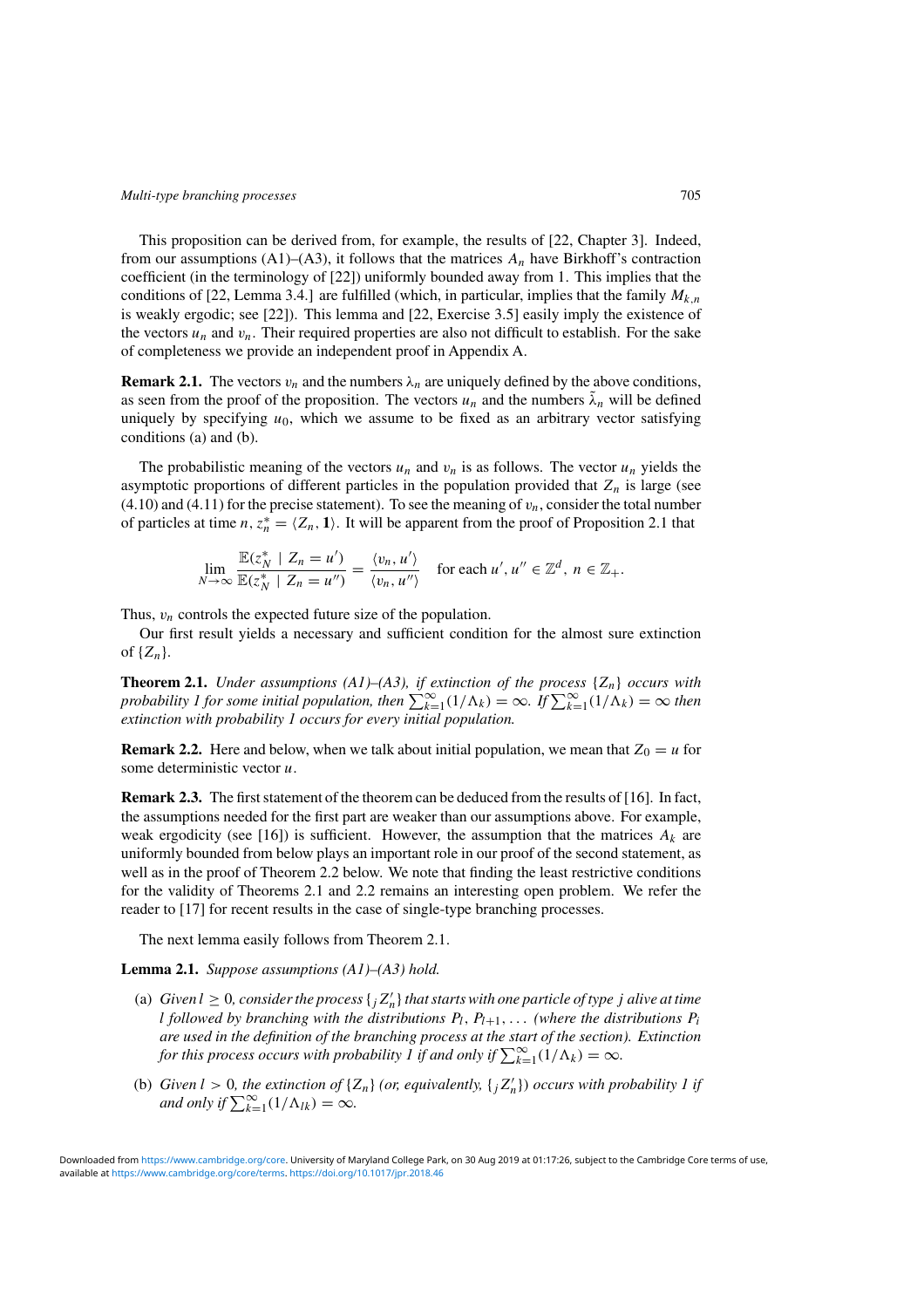<span id="page-5-0"></span>**Remark 2.4.** The divergence of  $\sum_{k=1}^{\infty} (1/\Lambda_{lk})$  is the extinction condition for the process { $Z_{ln}$ } obtained by observing our process only at the moments of time that are multiples of *l*.

*Proof of Lemma* [2.1.](#page-4-0) (a) It suffices to note that  $\sum_{k=1}^{\infty} (1/\Lambda_k) = \infty$  if and only if  $\infty$  (A<sub>t</sub>(A<sub>t</sub>) = ∞ while the latter is equivalent to the element sure extinction of the  $\sum_{k=l+1}^{\infty} (\Lambda_l/\Lambda_k) = \infty$ , while the latter is equivalent to the almost sure extinction of the process  $\{ _jZ_n'\}$  by Theorem [2.1.](#page-4-0)

(b) We observe that, under assumption (A3), there exists a constant *C* such that for each *k* and each  $lk \leq n < l(k+1)$ , we have  $\Lambda_{lk}/C \leq \Lambda_n \leq C \Lambda_{lk}$ .

The following lemma will be derived at the end of the next section using the results encountered in the proof of Theorem [2.1.](#page-4-0)

**Lemma 2.2.** *Under assumptions (A1)–(A3), for each initial population of the branching process, there is a constant C >* 0 *such that*

$$
\frac{\Lambda_n}{C} \leq \mathbb{E} \|Z_n\| \leq C\Lambda_n, \qquad n \geq 1,
$$
\n(2.1)

$$
\frac{1}{C} \left( \sum_{k=1}^{n} \frac{1}{\Lambda_k} \right)^{-1} \le \mathbb{P}(Z_n \neq \mathbf{0}) \le C \left( \sum_{k=1}^{n} \frac{1}{\Lambda_k} \right)^{-1}, \qquad n \ge 1.
$$
 (2.2)

To formulate the next theorem, we will make use of the following assumptions:

- (A4) the random variables  $||{}_{i}X_{n}||^{2}$ ,  $j \in S$ ,  $n \ge 0$ , are uniformly integrable;
- (A5)  $\mathbb{P}(Z_n \neq \mathbf{0}) \to 0$  as  $n \to \infty$  (equivalently,  $\sum_{k=1}^n (1/\Lambda_k) \to \infty$ , by (2.2));
- (A6)  $\mathbb{E}||Z_n||/\mathbb{P}(Z_n \neq 0) \to \infty$  as  $n \to \infty$  (equivalently,  $\Lambda_n \sum_{k=1}^n (1/\Lambda_k) \to \infty$ , by (2.1) and (2.2)).

Let  $\zeta_n = (\zeta_n(1), \ldots, \zeta_n(d))$  be the random vector obtained from  $Z_n$  by conditioning on the event that  $Z_n \neq 0$ . In other words, we treat the event  $Z_n \neq 0$  as a new probability space, with the measure  $\mathbb{P}'$  obtained from the underlying measure  $\mathbb{P}$  via  $\mathbb{P}'(A) = \mathbb{P}(A)/\mathbb{P}(Z_n \neq \mathbf{0})$ . When we write  ${}_{i}\zeta_{n}$ , we mean that the initial population for the branching process is specified as  $e_{i}$ .

We will prove the exponential limit for the multi-type random variable under the assumptions listed above.

**Theorem 2.2.** *Under assumptions (A1)–(A6), for each initial population of the branching process and each vector u with positive components, we have the following limit in distribution:*

$$
\frac{\langle \zeta_n, u \rangle}{\mathbb{E} \langle \zeta_n, u \rangle} \xrightarrow{\mathbf{D}} \xi \quad \text{as } n \to \infty,
$$
\n(2.3)

*where ξ is an exponential random variable with parameter 1. Moreover, if assumptions (A1)– (A5) are satisfied and, for some initial population, the limit in (2.3) is as specified, then assumption (A6) is also satisfied.*

We say that a process is *uniformly critical* if it satisfies assumptions (A1)–(A4) and there is a constant *b* such that for each  $n, k, i, j$ , we have

$$
\frac{1}{b} \le M_{n,n+k}(j,i) \le b. \tag{2.4}
$$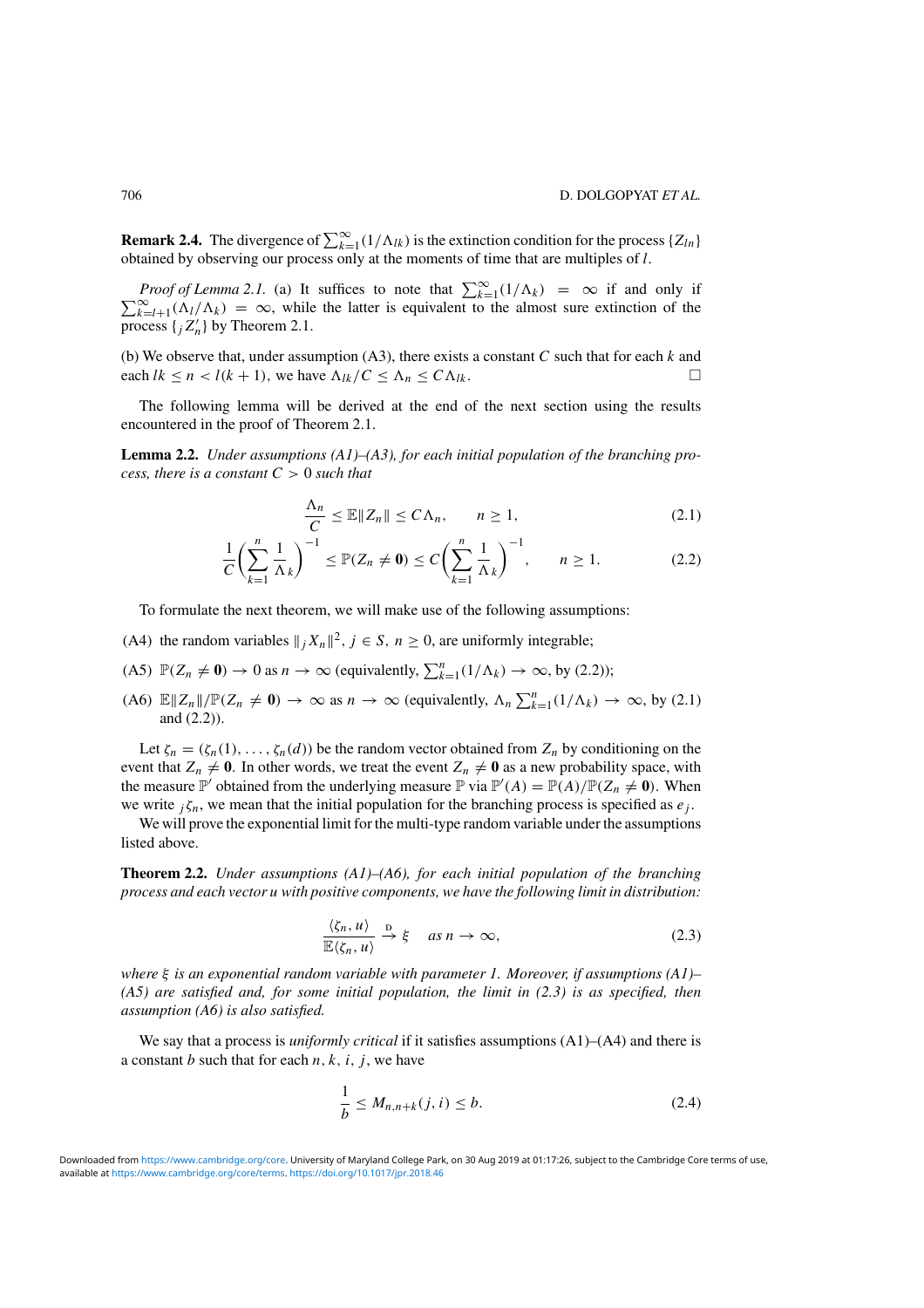<span id="page-6-0"></span>For uniformly critical processes,  $\Lambda_k$  are uniformly bounded from above and below, so

$$
\sum_{k=1}^{\infty} \frac{1}{\Lambda_k} = \infty, \qquad \lim_{n \to \infty} \Lambda_n \left( \sum_{k=1}^n \frac{1}{\Lambda_k} \right) = \infty.
$$

Therefore, uniformly critical processes become extinct with probability 1 and the distribution of the appropriately scaled number of particles at time *n,* conditioned on survival, converges to an exponential.

The next proposition and the subsequent lemma will be helpful for comparing our results to those of [\[15\]](#page-26-0). Note that Proposition 2.2(d) can be used to show that, under [\(2.4\)](#page-5-0) (or even under a weaker condition (2.5)), assumption (A2) almost follows from assumption (A1) in the sense that assumption (A2) is satisfied for an appropriate subprocess. Given *l*, let  $\tilde{P}_n$  be the transition probability of the process  $\{\tilde{Z}_n\}$ , where  $\tilde{Z}_n = Z_{nl}$ . That is,  $\tilde{P}_n(i, a)$  represents the probability that a particle of type *i* that is alive at time *nl* is replaced in generation  $(n + 1)$ *l* by  $a_1 + \cdots + a_d$ particles: *a*<sup>1</sup> particles of type 1, *a*<sup>2</sup> particles of type 2, and so on.

**Proposition 2.2.** (a) If  $P_n$  satisfies assumption (A1) then  $\tilde{P}_n$  satisfies assumption (A1) for each  $l$ .

- (b) If  $P_n$  satisfies assumption (A3) then  $\tilde{P}_n$  satisfies assumption (A3) for each *l*.
- (c) If  $P_n$  satisfies assumption (A4) then  $\tilde{P}_n$  satisfies assumption (A4) for each *l*.
- (d) If  $P_n$  *satisfies assumption* (A1) and there is a constant  $\mathfrak b$  *such that, for each*  $n, k, j$ ,

$$
\mathbb{E}(|Z_{n+k}| \mid Z_n = e_j) \leq \mathfrak{b},\tag{2.5}
$$

*then there exist*  $l = l(\varepsilon_0, \mathfrak{b})$  *and*  $\varepsilon_1 = \varepsilon_1(\varepsilon_0, \mathfrak{b})$  *such that, for each n and j,* 

$$
\tilde{P}_n(\tilde{Z}_{n+1}=\mathbf{0}\mid \tilde{Z}_n=e_j)\geq \varepsilon_1.
$$

*Proof.* See Appendix [B.](#page-24-0) □

**Lemma 2.3.** *If*  $\{Z_n\}$  *satisfies assumptions*  $(A1)$  *and*  $(A4)$ *, and*  $(2.4)$  *holds, then extinction happens with probability 1 and [\(2.3\)](#page-5-0) holds.*

*Proof.* See Section [4.](#page-11-0) □

For single-type branching processes, Lemma 2.3 is helpful in showing that our results imply [\[15,](#page-26-0) Theorem 5]. In fact, the assumptions of [\[15,](#page-26-0) Theorem 5] (generalized to the multi-type case) are:

- our assumption (A4);
- $\bullet$  that [\(2.4\)](#page-5-0) holds;
- that there is  $\bar{\varepsilon}_0 > 0$  such that, for each *n*, *i*, *j*,

$$
\mathbb{E}(Z_{n+1}^2(i) - Z_{n+1}(i) \mid Z_n = e_j) \ge \bar{\varepsilon}_0. \tag{2.6}
$$

We claim that under assumption  $(A4)$ ,  $(2.6)$  is equivalent to assumption  $(A1)$ . On the one hand,

$$
\mathbb{E}(Z_{n+1}^2(i)-Z_{n+1}(i)\mid Z_n=e_j)\geq 2\mathbb{P}(Z_{n+1}(i)\geq 2\mid Z_n=e_j).
$$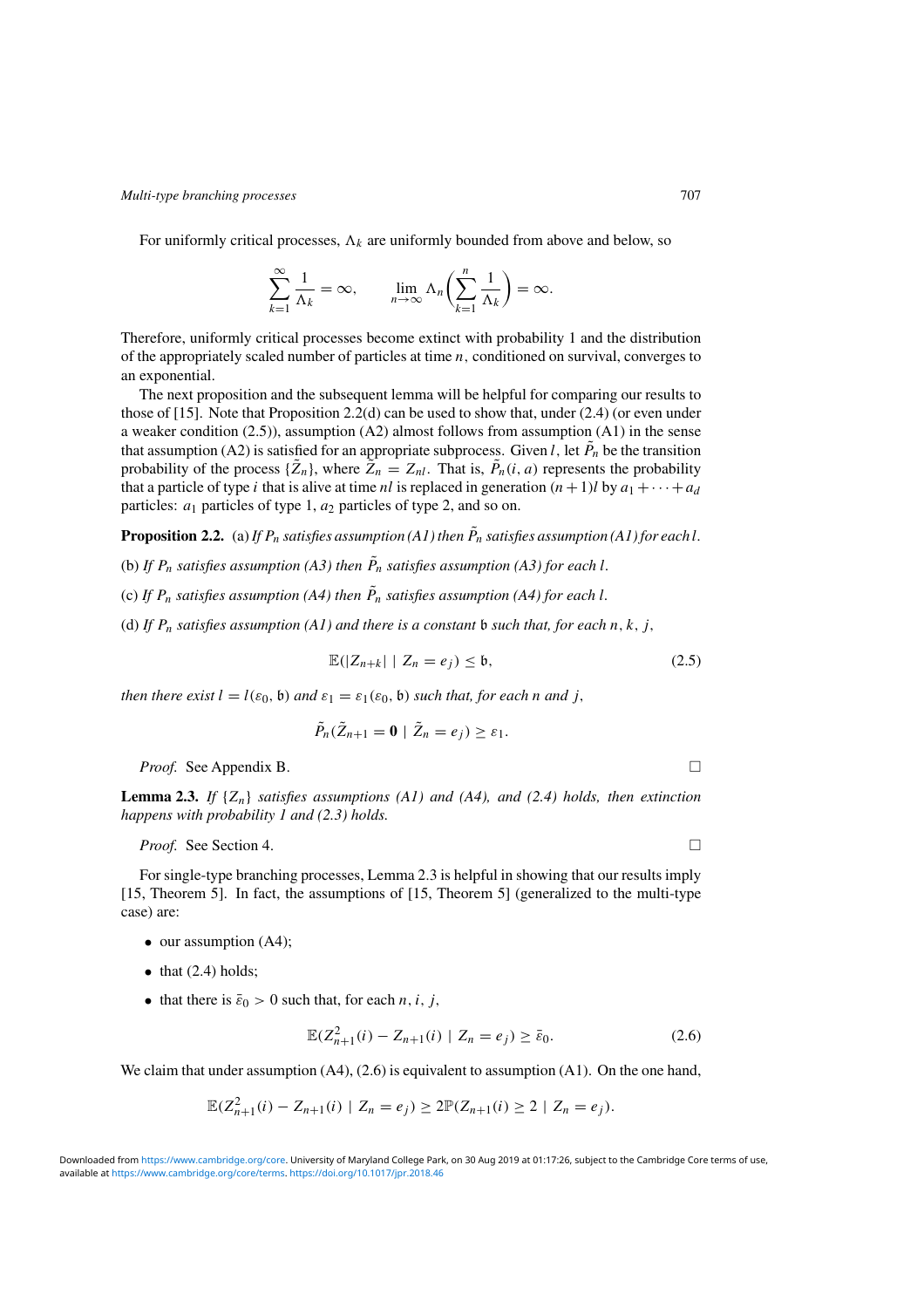<span id="page-7-0"></span>On the other hand, by assumption (A4), we can take  $N \ge 2$  such that

$$
\mathbb{E}(Z_{n+1}^2(i) \mathbf{1}_{\{Z_{n+1}(i) \geq N\}} \mid Z_n = e_j) \leq \frac{1}{2} \bar{\varepsilon}_0 \quad \text{for all } n,
$$

where  $\mathbf{1}_{\{Z_{n+1}(i) \geq N\}}$  is the indicator function of the event  $\{Z_{n+1}(i) \geq N\}$ . Then

$$
\mathbb{E}(Z_{n+1}^2(i)-Z_{n+1}(i) \mid Z_n=e_j) \leq \frac{1}{2}\bar{\varepsilon}_0+(N^2-N)\mathbb{P}(Z_{n+1}(i)\geq 2 \mid Z_n=e_j).
$$

Thus, if [\(2.6\)](#page-6-0) holds then

$$
\mathbb{P}(Z_{n+1}(i) \geq 2 \mid Z_n = e_j) \geq \frac{\bar{\varepsilon}_0}{2(N^2 - N)},
$$

proving that assumption (A1) is equivalent to [\(2.6\)](#page-6-0).

The results of [\[15,](#page-26-0) Theorem 5] are: our Lemma [4.3](#page-14-0) (in the single-type case) and our [\(2.3\)](#page-5-0) (in the single-type case). The latter holds by Lemma [2.3.](#page-6-0) We prove Lemma [4.3](#page-14-0) in Section [4](#page-11-0) under assumptions  $(A1)$ – $(A6)$ . However, under assumptions  $(A1)$  and  $(A4)$ , and  $(2.4)$ , the conclusion of the lemma still holds (the argument is similar to that in the proof of Lemma [2.3\)](#page-6-0).

#### **3. Survival versus extinction**

*Proof of Theorem [2.1.](#page-4-0)* We split the proof into two parts.

*Part 1:*  $\sum_{k=1}^{\infty} (1/\Lambda_k) < \infty$  *implies a positive probability of survival.* Fix  $Z_0 = e_j$  with an arbitrary *j* ∈ *S*. Let  $\mathcal{F}_n$  be the  $\sigma$ -algebra generated by the branching process { $Z_n$ } = {*j* $Z_n$ }. Let  $z_n = \langle Z_n, v_n \rangle$ . Then

$$
\mathbb{E}(z_{n+1} | \mathcal{F}_n) = \langle \mathbb{E}(Z_{n+1} | Z_n), v_{n+1} \rangle = \langle A_n^\top Z_n, v_{n+1} \rangle = \langle Z_n, A_n v_{n+1} \rangle = \lambda_n z_n.
$$

Accordingly,  $\{z_n/\Lambda_n\}$  is a positive martingale, and, hence, it converges to some random variable *z*∞. Now let

$$
D_n(j_1, j_2) = \text{cov}(Z_n(j_1), Z_n(j_2)).
$$

One-step analysis yields

$$
D_{n+1} = A_n^{\top} D_n A_n + S_n, \tag{3.1}
$$

where

$$
S_n = \sum_{i=1}^d M_n(j, i)\sigma_n^2(i) \text{ and } \sigma_n^2(j_1, j_2)(i) = \text{cov}(i X_n(j_1), i X_n(j_2)).
$$

By Proposition [2.1,](#page-3-0) there exists a constant B such that  $||S_n|| \leq B\Lambda_n$ , where  $||\cdot||$  is a matrix norm. Iterating (3.1), we obtain

$$
D_n = \sum_{k=0}^{n-1} M_{k+1,n}^\top S_k M_{k+1,n}.
$$

Hence,

$$
||D_n|| \le B_1 \sum_{k=0}^{n-1} \left(\frac{\Lambda_n}{\Lambda_{k+1}}\right)^2 \Lambda_k \le B_2 \Lambda_n^2 \sum_{k=0}^{n-1} \frac{1}{\Lambda_k}
$$

with some constants  $B_1$ ,  $B_2$ .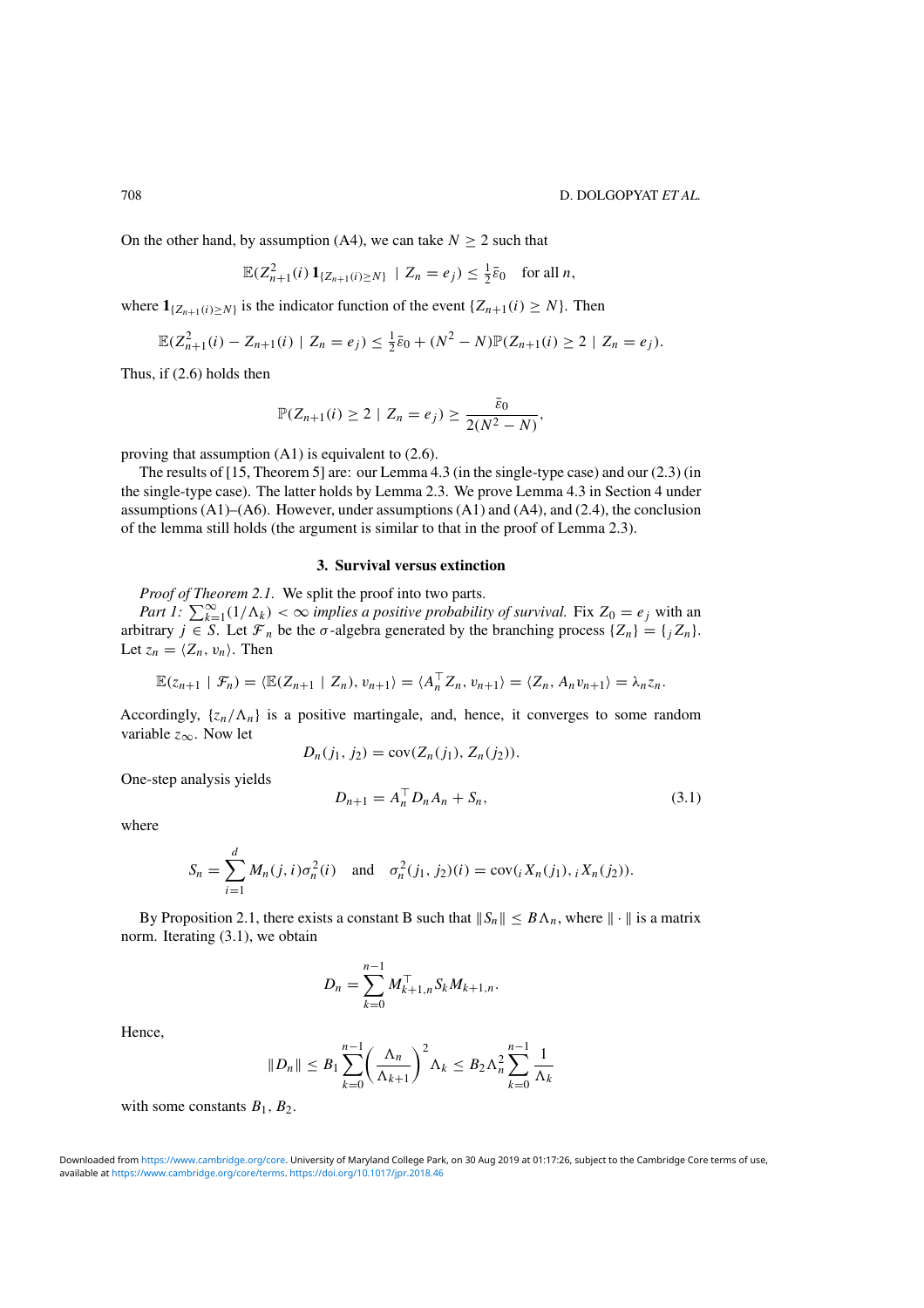<span id="page-8-0"></span>Thus,  $||D_n|| \leq \tilde{B}\Lambda_n^2$ , and so the martingale  $\{z_n/\Lambda_n\}$  is uniformly bounded in  $L^2$ . Therefore,  $\mathbb{E}(z_{\infty}) = \mathbb{E}(z_0) > 0$  and, hence,  $\mathbb{P}(z_{\infty} > 0) > 0$ , implying that the probability of survival of the branching process starting with a single particle of type *j* is positive. Therefore, the probability of survival is positive for every initial population.

*Part 2:*  $\sum_{k=1}^{\infty} (1/\Lambda_k) = \infty$  *implies that extinction occurs with probability 1.* Recall that  $f_{0,n}(s) = g_0(f_{1,n}(s))$  and  $f_{0,n}(1) = g_0(1) = 1$ . Determining the asymptotic behavior of  $\langle 1 - f_{0,n}(s), u_0 \rangle$  will be helpful for proving the theorem and also later in the proof of [\(4.4\)](#page-12-0). By the Taylor formula with respect to  $s = 1$ ,

$$
\langle \mathbf{1} - f_{0,n}(s), u_0 \rangle
$$
  
=  $\langle Dg_0(\mathbf{1})(\mathbf{1} - f_{1,n}(s)), u_0 \rangle - \frac{1}{2} \langle (\mathbf{1} - f_{1,n}(s))^{\top} Hg_0(\eta_{1,n})(\mathbf{1} - f_{1,n}(s)), u_0 \rangle$   
=  $\langle A_0(\mathbf{1} - f_{1,n}(s)), u_0 \rangle - \frac{1}{2} \langle (\mathbf{1} - f_{1,n}(s))^{\top} Hg_0(\eta_{1,n})(\mathbf{1} - f_{1,n}(s)), u_0 \rangle$ ,

where  $Dg_0$  is the gradient of  $g_0$  and  $\eta_{1,n} = \eta_{1,n}(j,s)$  satisfies  $f_{0,n}^j(s) \leq \eta_{1,n} \leq 1$  for each component  $j \in S$  and  $s \in [0, 1]^d$ . Here  $Hg_0$  denotes the Hessian matrix applied to each component of the vector function  $g_0$  separately, then multiplied by vectors  $(1 - f_{1,n}(s))^T$  and  $(1 - f_{1,n}(s))$  yielding scalars, which are then multiplied by the corresponding components of  $u_0$  to form the scalar product. Therefore, by taking the transpose of  $A_0$ ,

$$
\langle \mathbf{1} - f_{0,n}(s), u_0 \rangle = \langle (\mathbf{1} - f_{1,n}(s)), A_0^\top u_0 \rangle - \frac{1}{2} \langle (\mathbf{1} - f_{1,n}(s))^\top H g_0(\eta_{1,n}) (\mathbf{1} - f_{1,n}(s)), u_0 \rangle
$$
  
=  $\langle (\mathbf{1} - f_{1,n}(s)), \tilde{\lambda}_0 u_1 \rangle - \frac{1}{2} \langle (\mathbf{1} - f_{1,n}(s))^\top H g_0(\eta_{1,n}) (\mathbf{1} - f_{1,n}(s)), u_0 \rangle.$ 

Thus, for  $s \neq 1$ ,

$$
((1 - f_{0,n}(s), u_0))^{-1}
$$
  
=  $((1 - f_{1,n}(s)), \tilde{\lambda}_0 u_1) - \frac{1}{2}((1 - f_{1,n}(s))^{\top} H g_0(\eta_{1,n})(1 - f_{1,n}(s)), u_0))^{-1}$   
=  $(\tilde{\lambda}_0((1 - f_{1,n}(s)), u_1))^{-1} \left(1 + \frac{(- (1 - f_{1,n}(s))^{\top} H g_0(\eta_{1,n})(1 - f_{1,n}(s))/2, u_0)}{\tilde{\lambda}_0 \langle (1 - f_{1,n}(s)), u_1 \rangle}\right)^{-1}$   
=  $\frac{1}{\tilde{\lambda}_0 \langle (1 - f_{1,n}(s)), u_1 \rangle} + \frac{\langle (1 - f_{1,n}(s))^{\top} H g_0(\eta_{1,n})(1 - f_{1,n}(s))/2, u_0 \rangle}{\tilde{\lambda}_0 \langle (1 - f_{1,n}(s)), u_1 \rangle \langle 1 - f_{0,n}(s), u_0 \rangle},$ 

where the last equality follows from the simple relation

$$
\frac{1}{a} = \frac{1}{b} \left( 1 - \frac{c}{b} \right)^{-1} \implies \frac{1}{a} = \frac{1}{b} + \frac{c}{ba}.
$$

By iterating the previous equality *n* times, we obtain

$$
\langle \mathbf{1} - f_{0,n}(s), u_0 \rangle^{-1}
$$
\n
$$
= \frac{1}{\tilde{\Lambda}_n \langle \mathbf{1} - s, u_n \rangle} + \frac{1}{2} \sum_{k=0}^{n-1} \frac{\langle (\mathbf{1} - f_{k+1,n}(s))^\top H g_k(\eta_{k+1,n}) (\mathbf{1} - f_{k+1,n}(s)), u_k \rangle}{\tilde{\Lambda}_{k+1} \langle (\mathbf{1} - f_{k+1,n}(s)), u_{k+1} \rangle \langle \mathbf{1} - f_{k,n}(s), u_k \rangle}, \quad (3.2)
$$

where  $f_{k,n}^j(s) \leq \eta_{k+1,n}(j,s) \leq 1$  for each  $k \geq 0$  and  $j \in S$ . Let

$$
\alpha(n,s) = \frac{1}{2} \sum_{k=0}^{n-1} \frac{\langle (1 - f_{k+1,n}(s))^{\top} H g_k(\eta_{k+1,n})(1 - f_{k+1,n}(s)), u_k \rangle}{\tilde{\Lambda}_{k+1} \langle (1 - f_{k+1,n}(s)), u_{k+1} \rangle \langle 1 - f_{k,n}(s), u_k \rangle},
$$
(3.3)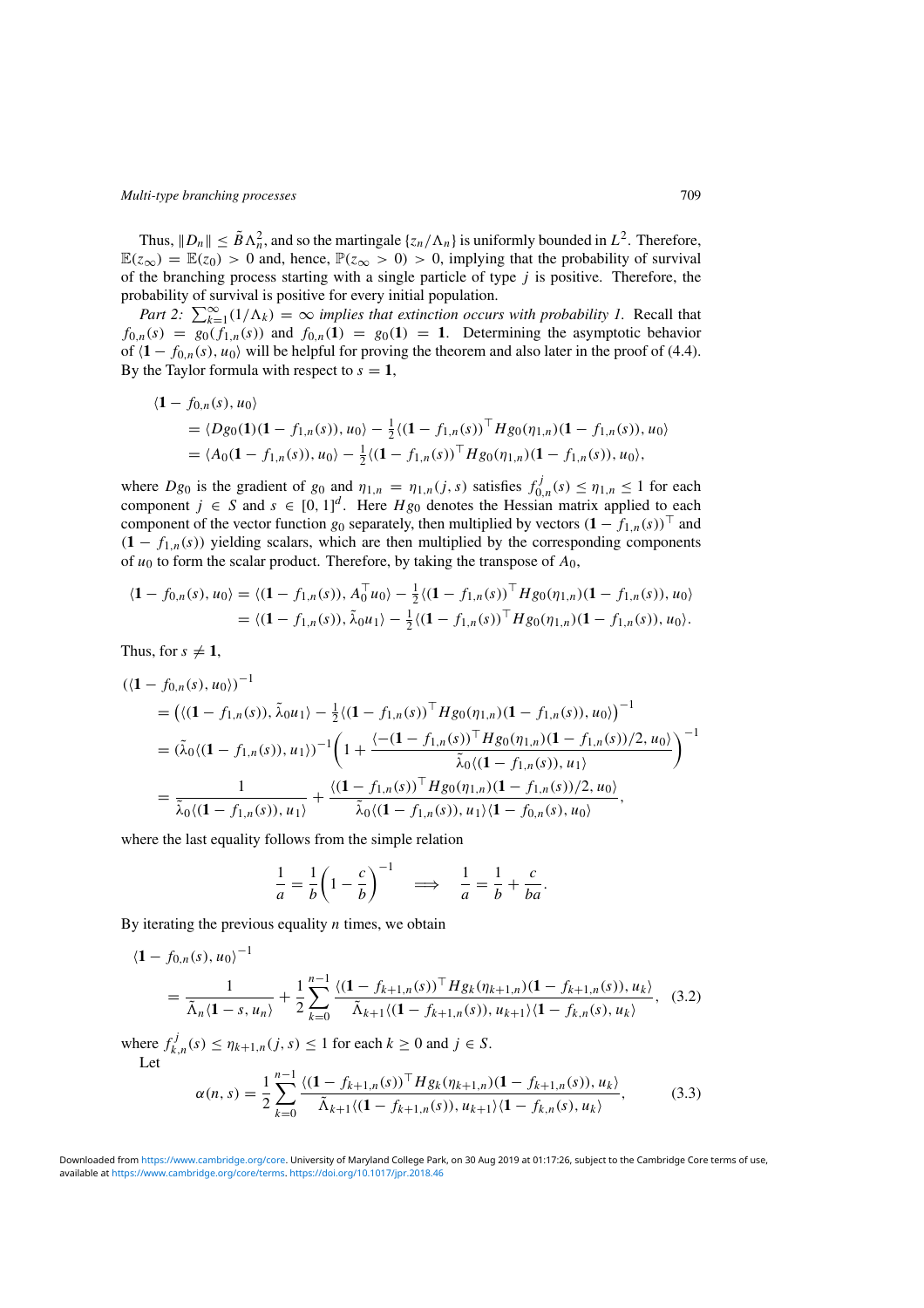<span id="page-9-0"></span>where we note again that the dependence on *s* also lies in the vector  $\eta_{k+1,n}$  since the components of  $\eta_{k+1,n}$  satisfy  $f_{k,n}(s)(i) \leq \eta_{k+1,n}(i) \leq 1$ . Then [\(3.2\)](#page-8-0) takes the form

$$
\langle \mathbf{1} - f_{0,n}(s), u_0 \rangle = \left( \frac{1}{\tilde{\Lambda}_n \langle \mathbf{1} - s, u_n \rangle} + \alpha(n, s) \right)^{-1}.
$$
 (3.4)

We will need the following lemma, the proof of which follows the proof of this theorem. Denote

$$
\Xi_n = \sum_{k=0}^{n-1} \frac{1}{\Lambda_{k+1}}.
$$

These are the partial sums of the series found in Theorem [2.1,](#page-4-0) but with the index of summation shifted in order to make the arguments below more transparent.

**Lemma 3.1.** *Under assumptions (A1)–(A3), there exists*  $C > 1$  *such that for each n and each*  $s \in [0, 1]^d \setminus \{1\}$ , we have

$$
\frac{1}{C} \leq \frac{\alpha(n,s)}{\Xi_n} \leq C.
$$

Using Lemma 3.1 in (3.4), we obtain

$$
\langle \mathbf{1} - f_{0,n}(\mathbf{0}), u_0 \rangle \le \left(\frac{1}{\tilde{\Lambda}_n} + \frac{\Xi_n}{C}\right)^{-1}.
$$

Therefore,

$$
\langle \mathbf{1} - f_{0,n}(\mathbf{0}), u_0 \rangle \leq \frac{C}{\Xi_n}.
$$

Note that  $1 - f_{0,n}^j(\mathbf{0}) = \mathbb{P}(Z_n \neq \mathbf{0} \mid Z_0 = e_j)$  for each  $j \in S$  and, hence, if  $\lim_{n \to \infty} \Xi_n = \infty$ then

$$
\lim_{n\to\infty}\mathbb{P}(Z_n\neq\mathbf{0}\mid Z_0=e_j)=0.
$$

Thus, extinction occurs with probability 1 if the initial population is *ej* . Therefore, since *j* was arbitrary, extinction occurs with probability 1 for every initial population.  $\Box$ 

*Proof of Lemma 3.1.* The statement will follow if we prove the following bounds on the terms in the sums for  $\alpha(n, s)$  and  $\Xi_n$ : for each  $0 \le k \le n - 1$  and  $s \in [0, 1]^d \setminus \{1\}$ , we have

$$
\frac{1}{C\Lambda_{k+1}} \le \frac{\langle (1 - f_{k+1,n}(s))^{\top} H g_k(\eta_{k+1,n})(1 - f_{k+1,n}(s)), u_k \rangle}{\tilde{\Lambda}_{k+1} \langle (1 - f_{k+1,n}(s)), u_{k+1} \rangle \langle 1 - f_{k,n}(s), u_k \rangle} \le \frac{C}{\Lambda_{k+1}}.
$$
(3.5)

By Proposition [2.1\(](#page-3-0)e), in order to prove (3.5), it is enough to show that there exists an  $L > 0$ such that

$$
\frac{1}{L} \le \frac{\langle (1 - f_{k+1,n}(s))^{\top} H g_k(\eta_{k+1,n})(1 - f_{k+1,n}(s)), u_k \rangle}{\langle 1 - f_{k+1,n}(s), u_{k+1} \rangle \langle 1 - f_{k,n}(s), u_k \rangle} \le L.
$$
\n(3.6)

Now, we know that  $f_{k,n}^j(\mathbf{0}) \leq f_{k,n}^j(s) \leq \eta_{k+1,n}(j) \leq 1$  for each *k* and  $j \in S$ . Also,  $f_{k,n}^j(0) = \mathbb{P}(Z_n = 0 \mid Z_k = e_j) \ge \varepsilon_0$  for each  $k \le n - 1$  and, thus,  $\varepsilon_0 \le \eta_{k+1,n}(j) \le 1$  for each  $k \leq n - 1$  and  $j \in S$ . Thus, by assumptions (A1)–(A3), there exists a constant  $c_1 > 0$ such that for each vector  $\zeta$  with nonnegative components, we have

$$
\frac{1}{c_1} \|\zeta\|^2 \le \langle \zeta^\top H g_k(\eta_{k+1,n})\zeta, u_k \rangle \le c_1 \|\zeta\|^2.
$$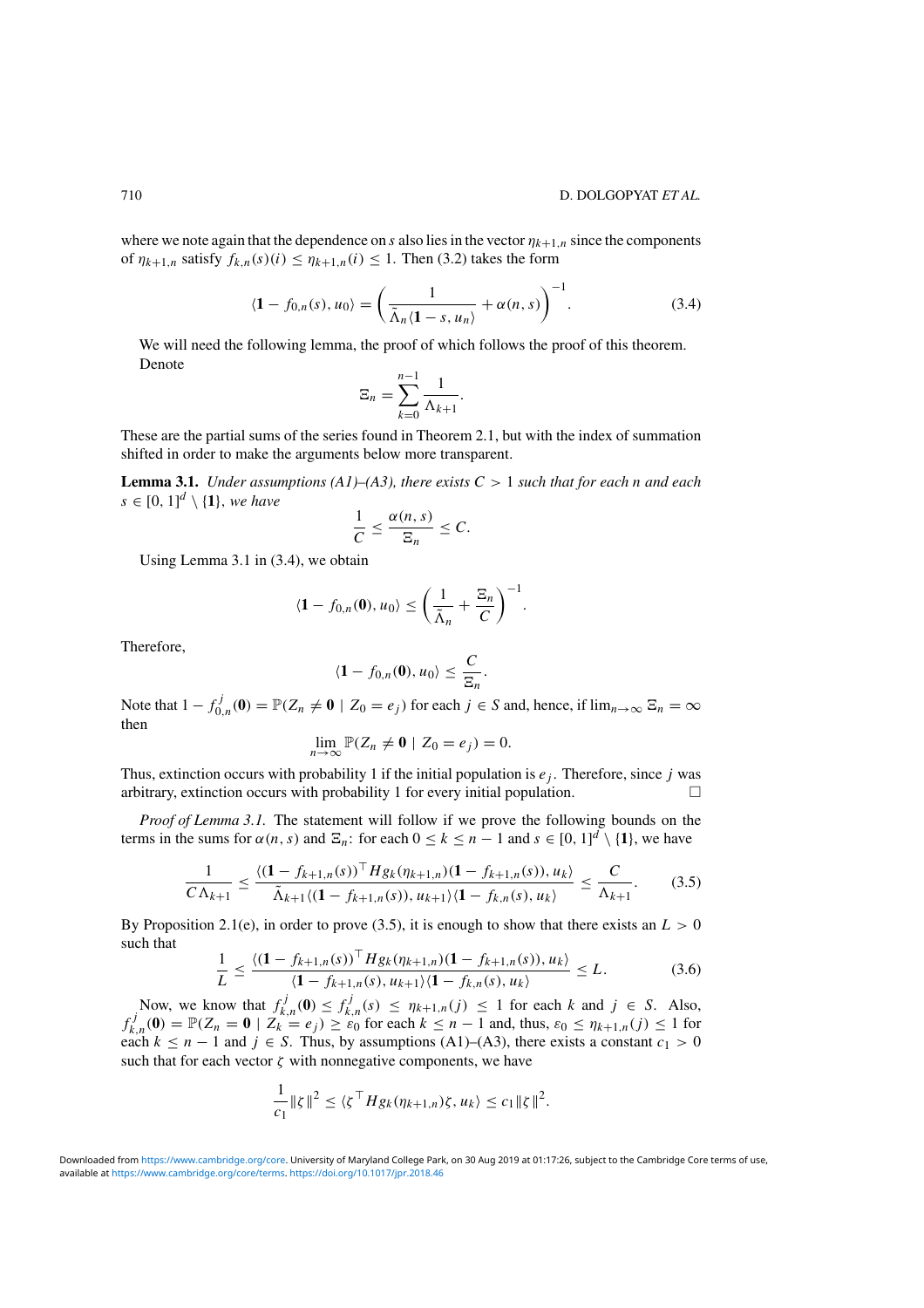In particular, we have

$$
\frac{1}{c_1} \|\mathbf{1} - f_{k+1,n}(s)\|^2 \le \langle (\mathbf{1} - f_{k+1,n}(s))^T H g_k(\eta_{k+1,n}) (\mathbf{1} - f_{k+1,n}(s)), u_k \rangle
$$
  
 
$$
\le c_1 \|\mathbf{1} - f_{k+1,n}(s)\|^2.
$$
 (3.7)

By Proposition [2.1,](#page-3-0) for each  $0 \le k \le n - 1$ ,

$$
\bar{\varepsilon} \| 1 - f_{k,n}(s) \| \le \langle 1 - f_{k,n}(s), u_k \rangle \le \| 1 - f_{k,n}(s) \|.
$$

In order to prove [\(3.6\)](#page-9-0), it is sufficient to prove that there exists a constant  $c_2 > 0$  such that for each  $0 \le k \le n - 1$  and each  $s \in [0, 1]^d \setminus \{1\}$ ,

$$
\frac{1}{c_2} \le \frac{\|\mathbf{1} - f_{k+1,n}(s)\|}{\|\mathbf{1} - f_{k,n}(s)\|} \le c_2.
$$

The first inequality,  $||1 - f_{k,n}(s)|| \le c_2 ||1 - f_{k+1,n}(s)||$ , follows from the fact that

$$
||1 - f_{k,n}(s)|| = ||g_k(1) - g_k(f_{k+1,n}(s))|| \le c_2 ||1 - f_{k+1,n}(s)||
$$

since  $g_k$  is uniformly Lipschitz due to assumption (A3).

We observe that by assumptions  $(A1)$ – $(A3)$ , each entry of the matrix  $A_k$  is uniformly bounded from above and below, that is, there exist positive constants *r* and *R* such that, for each *i*,  $j \in S$ ,

$$
r\leq A_k(i,j)\leq R.
$$

To prove the second inequality,  $||\mathbf{1} - f_{k+1,n}(s)|| \le c_2 ||\mathbf{1} - f_{k,n}(s)||$ , we consider the following two cases.

*Case 1:*  $||1 - f_{k+1,n}(s)|| \leq r \bar{\epsilon} d/c_1$ . Then, from (3.7) and Proposition [2.1,](#page-3-0)

$$
\langle (\mathbf{1} - f_{k+1,n}(s))^{\top} H g_k(\eta_{k+1,n}) (\mathbf{1} - f_{k+1,n}(s)), u_k \rangle \le c_1 \| \mathbf{1} - f_{k+1,n}(s) \|^2
$$
  
\n
$$
\le r \bar{\epsilon} d \| \mathbf{1} - f_{k+1,n}(s) \|
$$
  
\n
$$
\le \langle A_k (\mathbf{1} - f_{k+1,n}(s)), u_k \rangle,
$$

and, thus, substituting the above relation into the Taylor formula,

$$
\langle \mathbf{1} - f_{k,n}(s), u_k \rangle
$$
  
=  $\langle A_k(\mathbf{1} - f_{k+1,n}(s)), u_k \rangle - \frac{1}{2} \langle (\mathbf{1} - f_{k+1,n}(s))^{\top} H g_k(\eta_{k+1,n})(\mathbf{1} - f_{k+1,n}(s)), u_k \rangle$ ,

we obtain

$$
\langle \mathbf{1} - f_{k,n}(s), u_k \rangle \geq \frac{1}{2} \langle A_k(\mathbf{1} - f_{k+1,n}(s)), u_k \rangle;
$$

thus,

$$
\|\mathbf{1} - f_{k,n}(s)\| \ge \langle \mathbf{1} - f_{k,n}(s), u_k \rangle \ge \frac{1}{2} \langle A_k(\mathbf{1} - f_{k+1,n}(s)), u_k \rangle \ge \frac{1}{2} r \bar{\varepsilon} \|\mathbf{1} - f_{k+1,n}(s)\|.
$$

So, for  $\tilde{c}_2 = 2/(r\bar{\varepsilon})$ , we have

$$
||1 - f_{k+1,n}(s)|| \le \tilde{c}_2 ||1 - f_{k,n}(s)||.
$$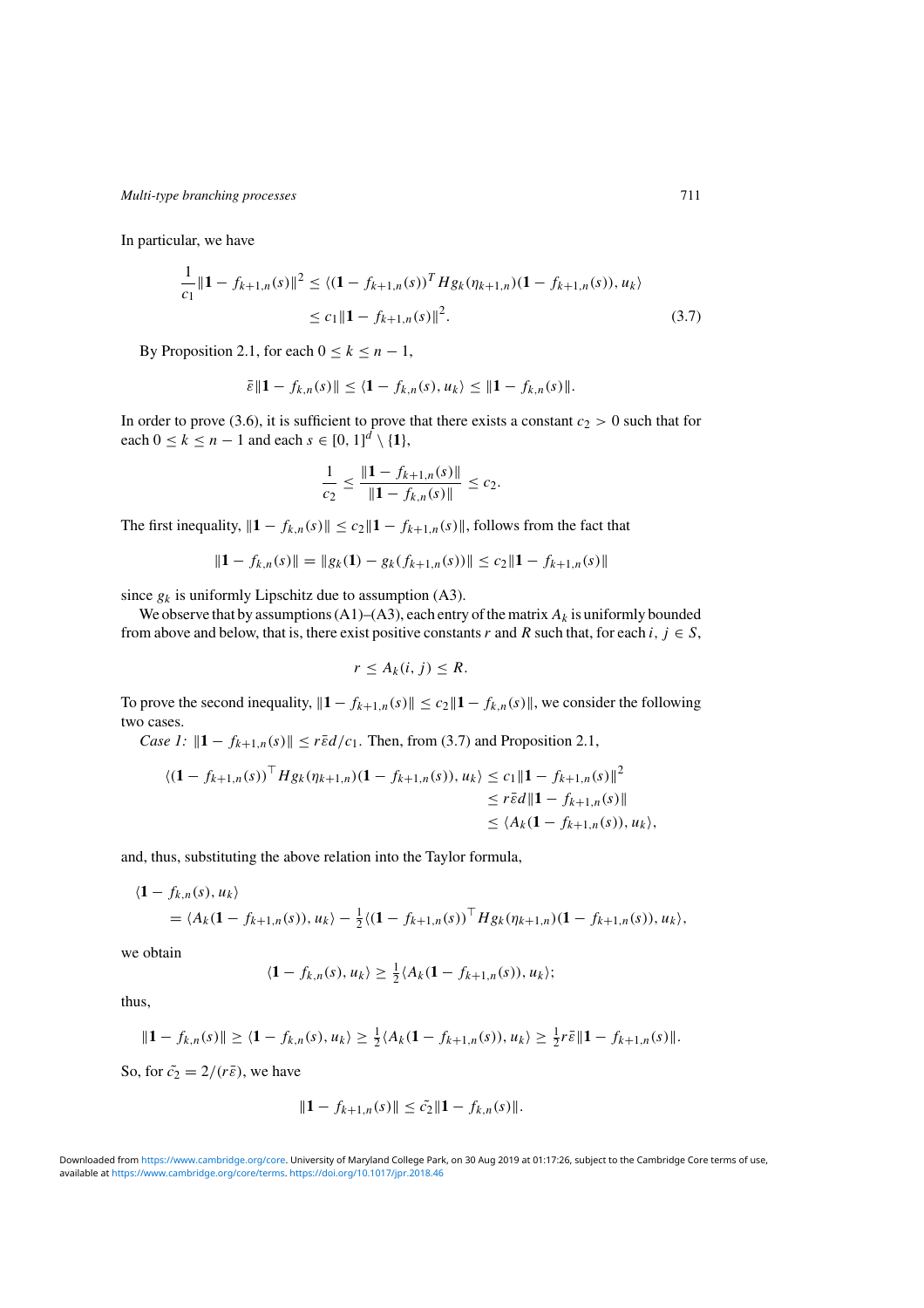<span id="page-11-0"></span>*Case 2:*  $1 - \int_{k+1,n}^{j} (s) > r\bar{\varepsilon}/c_1$  *for some*  $j \in S$ *.* We want to prove that there exists a  $\gamma > 0$ such that  $1 - f_{k,n}^{j}$ <sup>k+1,n'</sup>  $\geq \gamma$ . From assumptions (A1) and (A2), for each  $j \in S$ ,

$$
g_k^j(s) = \mathbb{E}\biggl(\prod_{i=1}^d s_i^{Z_{k+1}(i)}\bigg| Z_k = e_j\biggr) \leq (1 - \varepsilon_0) + \varepsilon_0 s_j^2,
$$

and, thus, since  $f_{k+1,n}^j(s) < 1 - r\bar{\varepsilon}/c_1$ ,

$$
f_{k,n}^j(s) = g_k^j(f_{k+1,n}(s)) \le (1 - \varepsilon_0) + \varepsilon_0 \left(1 - \frac{r\bar{\varepsilon}}{c_1}\right)^2 < 1,
$$

where the last inequality holds since  $0 < r\bar{\varepsilon}/c_1 < 1$ . Setting  $\gamma = \varepsilon_0 - \varepsilon_0(1 - r\bar{\varepsilon}/c_1)^2$ , we obtain

$$
1 - f_{k,n}^j(s) > \gamma,
$$

which is the required inequality.

So, from the two cases above, we can define  $c_2 = \max(\tilde{c}_2, d/\gamma)$  to obtain, for each  $0 \le k \le$ *n* − 1 and *s* ∈ [0, 1]<sup>*d*</sup> \ {**1**},

$$
||1 - f_{k+1,n}(s)|| \le c_2 ||1 - f_{k,n}(s)||.
$$

*Proof of Lemma* [2.2.](#page-5-0) Let  $\bar{u} = \mathbb{E}Z_1$ . By assumptions (A1)–(A3), for every initial population, there is a constant  $c > 0$  such that  $c^{-1}u_1 \leq \bar{u} \leq cu_1$ , where the inequality between vectors is understood as the inequality between their components. Then, since  $M_{1,n}^{\top} \bar{u} = \mathbb{E} Z_n$ ,

$$
c^{-1}M_{1,n}^{\top}u_1 \leq \mathbb{E}Z_n \leq cM_{1,n}^{\top}u_1.
$$

Taking the norm and using the fact that  $M_{1,n}^{\top}u_1 = (\Lambda_n/\Lambda_1)u_n$ , we obtain [\(2.1\)](#page-5-0).

From [\(3.4\)](#page-9-0) with  $s = 0$ , and using the fact that  $1 - f_{0,n}^f(0) = \mathbb{P}(Z_n \neq 0 \mid Z_0 = e_j)$ , we obtain

$$
\frac{1}{C}\left(\frac{1}{\tilde{\Lambda}_n}+\alpha(n,s)\right)^{-1}\leq \mathbb{P}(jZ_n\neq 0)\leq C\left(\frac{1}{\tilde{\Lambda}_n}+\alpha(n,s)\right)^{-1}.
$$

Using Lemma [3.1](#page-9-0) and the first estimate in Proposition [2.1\(](#page-3-0)e), we obtain, for a different constant *C*,

$$
\frac{1}{C}\left(\frac{1}{\Lambda_n}+\Xi_n\right)^{-1}\leq \mathbb{P}(jZ_n\neq \mathbf{0})\leq C\left(\frac{1}{\Lambda_n}+\Xi_n\right)^{-1}.
$$

Since this is valid for every *j* , we have the same inequality for an arbitrary initial population (with a constant *C* that depends on the initial population). Since  $\Lambda_n \Xi_n \geq 1$ , this implies [\(2.2\)](#page-5-0).  $\Box$ 

#### **4. Convergence of the process conditioned on survival**

The following series will be important to our analysis:

$$
\Gamma_n = \frac{1}{2} \sum_{k=0}^{n-1} \frac{1}{\lambda_k \tilde{\Lambda}_{k+1}} \frac{\langle v_{k+1}^\top H g_k(\mathbf{1}) v_{k+1}, u_k \rangle}{\langle v_{k+1}, u_{k+1} \rangle \langle v_k, u_k \rangle}.
$$
(4.1)

Here *H* denotes the Hessian matrix. It is applied to each component of  $g_k$  separately, then multiplied by vectors  $v_{k+1}^{\perp}$  and  $v_{k+1}$  to obtain scalars, which are then multiplied by the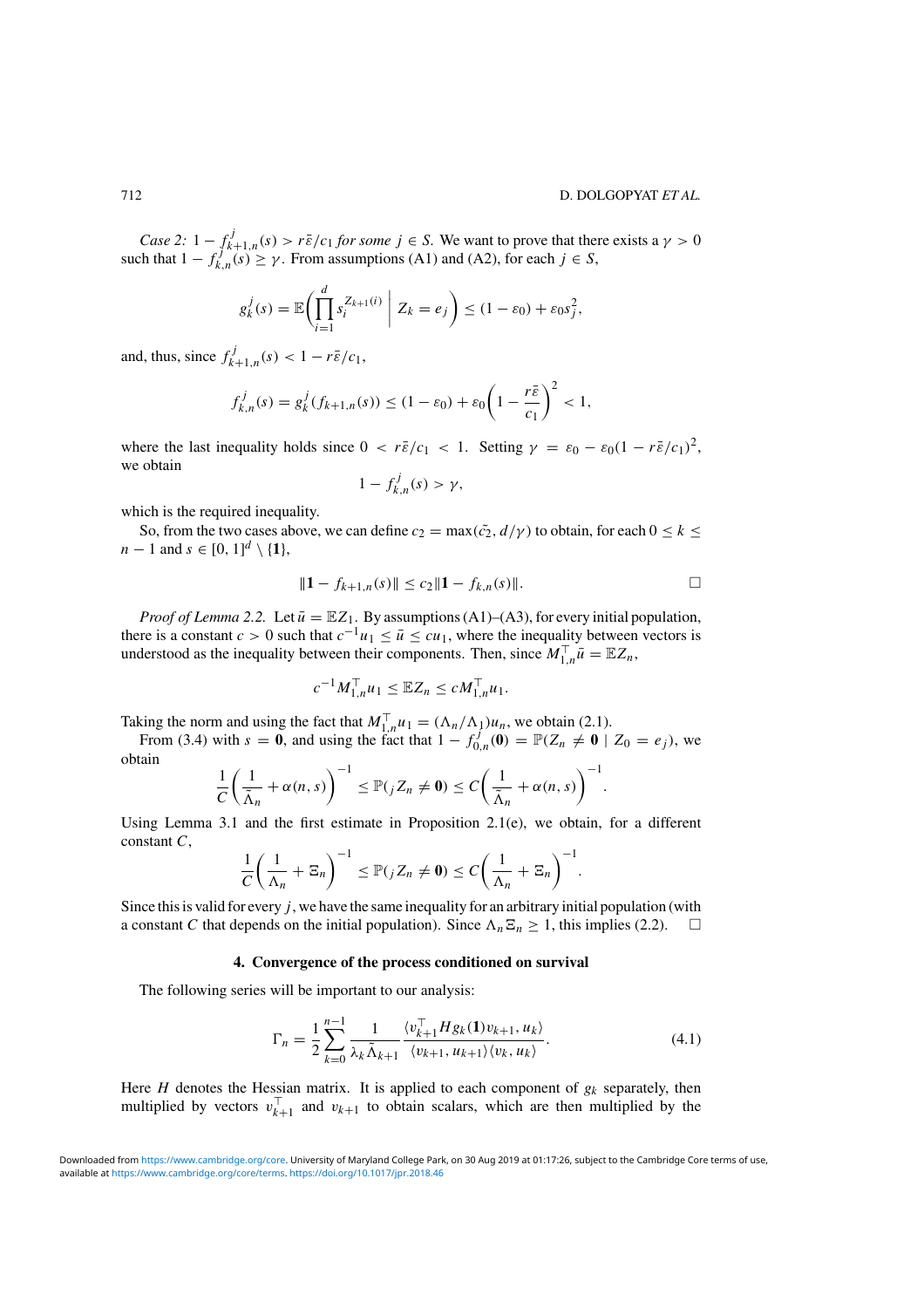<span id="page-12-0"></span>corresponding components of  $u_k$  to form the scalar product in the numerator. Since all terms in the right-hand side of [\(4.1\)](#page-11-0) are positive, the sequence  $\Gamma_n$  is increasing. In each term in (4.1), each of the factors  $\lambda_k$ ,  $\langle v_{k+1}^{\top} H g_k(\mathbf{1}) v_{k+1}, u_k \rangle$ ,  $\langle v_{k+1}, u_{k+1} \rangle$ , and  $\langle v_k, u_k \rangle$  is bounded from above and below uniformly in  $\overline{k}$  by assumptions (A1)–(A3) and Proposition [2.1.](#page-3-0) Therefore, by Proposition [2.1,](#page-3-0) there is a positive constant *C* such that

$$
\frac{1}{C\Lambda_{k+1}} \le \frac{1}{2} \frac{1}{\lambda_k \tilde{\Lambda}_{k+1}} \frac{\langle v_{k+1}^{\top} H g_k(\mathbf{1}) v_{k+1}, u_k \rangle}{\langle v_{k+1}, u_{k+1} \rangle \langle v_k, u_k \rangle} \le \frac{C}{\Lambda_{k+1}},
$$
(4.2)

and, consequently,

$$
\frac{\Xi_n}{C} = \frac{1}{C} \sum_{k=0}^{n-1} \frac{1}{\Lambda_{k+1}} \le \Gamma_n \le C \sum_{k=0}^{n-1} \frac{1}{\Lambda_{k+1}} = C \Xi_n.
$$

Assumptions (A5) and (A6) can now be written as

$$
\Gamma_n \to \infty, \qquad \Lambda_n \Gamma_n \to \infty \quad \text{as } n \to \infty. \tag{4.3}
$$

The proof of Theorem [2.2](#page-5-0) will rely on the next seemingly weaker statement.

**Theorem 4.1.** *Under assumptions (A1)–(A6), for each*  $j \in S$ *, we have the limit in distribution* 

$$
\frac{\langle j\zeta_n, u_n \rangle}{\mathbb{E}\langle j\zeta_n, u_n \rangle} \xrightarrow{D} \xi \quad \text{as } n \to \infty,
$$

*where ξ is an exponential random variable with parameter 1.*

*Proof.* The proof will rely on several lemmas which we formulate as needed. The proofs of these lemmas can be found at the end of this section. It is sufficient to show convergence of moment generating functions. That is, we want to prove that, for each  $x \in [0, \infty)$ ,

$$
\mathbb{E}\bigg(\exp\bigg(\frac{-\varkappa\langle j Z_n, u_n \rangle \mathbb{P}(j Z_n \neq \mathbf{0})}{\mathbb{E}(\langle j Z_n, u_n \rangle)}\bigg) \bigg| j Z_n \neq \mathbf{0}\bigg) \to \frac{1}{1+\varkappa} \quad \text{as } n \to \infty.
$$

Define vectors  $\bar{s}_j$  such that the *i*th component of  $\bar{s}_j$  is

$$
\bar{s}_j(i) = \exp\biggl(-\frac{\varkappa u_n(i)\mathbb{P}(jZ_n \neq \mathbf{0})}{\mathbb{E}(\langle jZ_n, u_n \rangle)}\biggr).
$$

Then the *j*th component of the vector  $f_n(\bar{s}_i)$  is equal to

$$
f_n^j(\bar{s}_j)=\mathbb{E}\bigg(\exp\bigg(-\frac{\varkappa\langle jZ_n,u_n\rangle\mathbb{P}(jZ_n\neq 0)}{\mathbb{E}(\langle jZ_n,u_n\rangle)}\bigg)\bigg).
$$

Thus, we want to show that

$$
1 - \frac{1 - f_n^j(\bar{s}_j)}{\mathbb{P}(j Z_n \neq \mathbf{0})} \to \frac{1}{1 + \varkappa} \quad \text{as } n \to \infty.
$$
 (4.4)

In order to prove (4.4), it will be useful to study the asymptotic behavior of the sum on the right-hand side of [\(3.2\)](#page-8-0). We first obtain the upper and lower bounds of the sum using the upper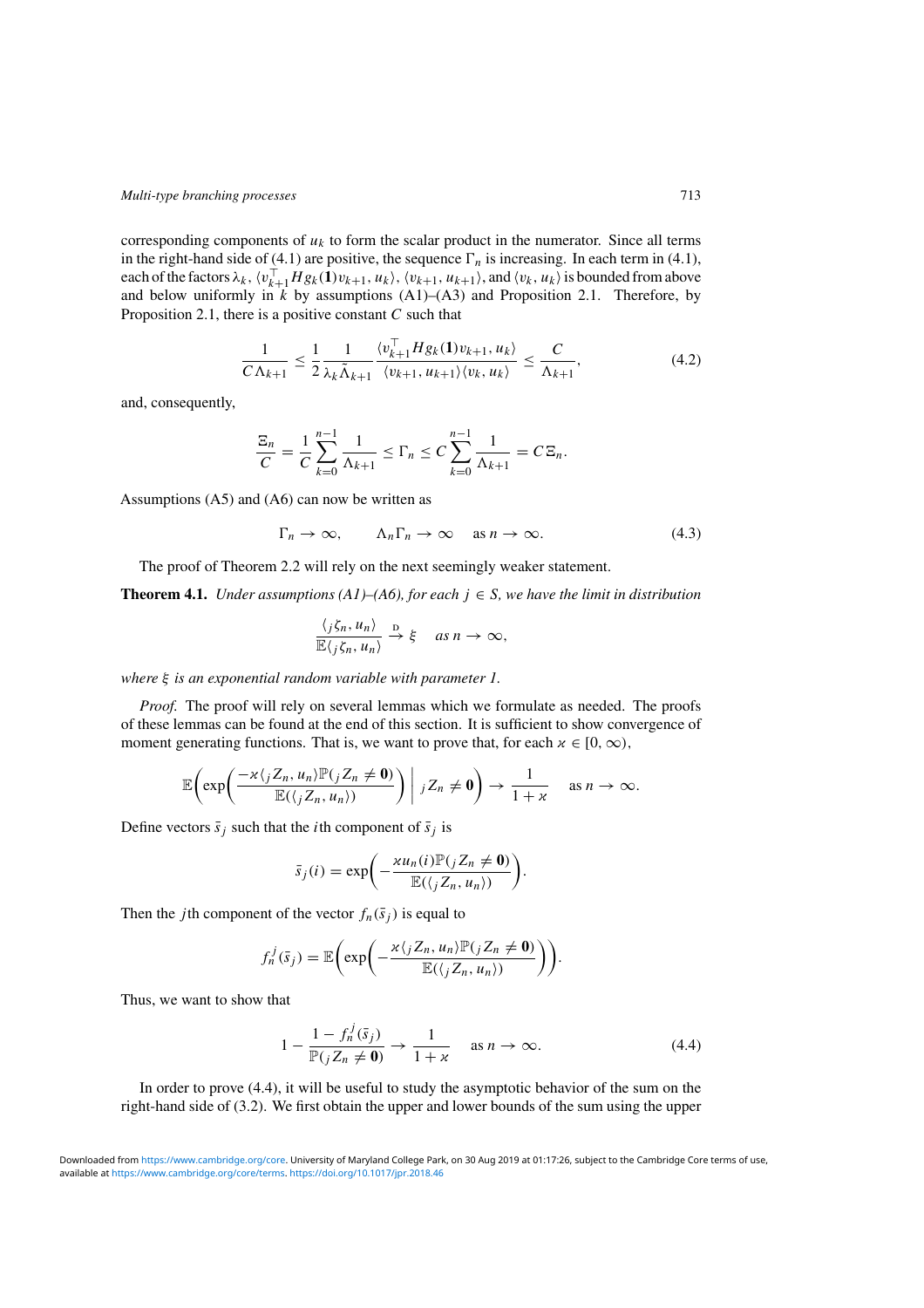<span id="page-13-0"></span>and lower bounds for  $\eta_{k,n}$ . Observe that  $Hg_k^j(s)$  is monotonic in *s* for each *j* since  $g_k^j$  is a polynomial with nonnegative coefficients and  $Hg_k^j(s)$  is a matrix with entries that are mixed second derivatives of  $g_k^{\mathcal{J}}$ . Therefore, [\(3.2\)](#page-8-0) yields

$$
\begin{split}\n&\left(\frac{1}{\tilde{\Lambda}_{n}\langle\mathbf{1}-s,u_{n}\rangle}+\frac{1}{2}\sum_{k=0}^{n-1}\frac{\langle(\mathbf{1}-f_{k+1,n}(s))\cdot Hg_{k}(\mathbf{1})(\mathbf{1}-f_{k+1,n}(s)),u_{k}\rangle}{\tilde{\Lambda}_{k+1}\langle(\mathbf{1}-f_{k+1,n}(s)),u_{k+1}\rangle\langle\mathbf{1}-f_{k,n}(s),u_{k}\rangle}\right)^{-1} \\
&\leq \langle\mathbf{1}-f_{0,n}(s),u_{0}\rangle \\
&\leq \left(\frac{1}{\tilde{\Lambda}_{n}\langle\mathbf{1}-s,u_{n}\rangle}+\frac{1}{2}\sum_{k=0}^{n-1}\frac{\langle(\mathbf{1}-f_{k+1,n}(s))\cdot Hg_{k}(f_{k,n}(s))(1-f_{k+1,n}(s)),u_{k}\rangle}{\tilde{\Lambda}_{k+1}\langle(\mathbf{1}-f_{k+1,n}(s)),u_{k+1}\rangle\langle\mathbf{1}-f_{k,n}(s),u_{k}\rangle}\right)^{-1}.\n\end{split} \tag{4.5}
$$

We briefly explain the idea for the next step. Assume that *K* is such that  $n - K$  is large and  $f_{k,n}(s)$  is close to 1 for  $k \leq K + 1$ . By formally linearizing the mappings  $g_k, g_{k+1}, \ldots, g_K$ , we write

$$
1 - f_{k,n}(s) \approx A_k A_{k+1} \cdots A_K (1 - f_{K+1,n}(s)). \tag{4.6}
$$

We know that

$$
v_k = A_k \frac{v_{k+1}}{\lambda_k},
$$

and, thus,

$$
v_k = A_k A_{k+1} \cdots A_K \frac{v_{K+1}}{\prod_{i=k}^K \lambda_i}.
$$
\n
$$
(4.7)
$$

Note the similarity between (4.6) and (4.7): the same product of matrices is applied, albeit to different vectors. Proposition [2.1\(](#page-3-0)d) (contractive property of the matrices) implies that the resulting expressions will be aligned in the same direction if  $K - k$  is sufficiently large. That is, we can replace  $1 - f_{k,n}(s)$  (and  $1 - f_{k+1,n}(s)$ ) by the vectors  $c_{k,n}v_k$  (and  $c_{k+1,n}v_{k+1}$ ) in each of the terms in the sums in (4.5) for all  $k$  that are sufficiently far away from  $n$ , where  $c_{k,n}$ satisfy the relation  $c_{k,n}/c_{k+1,n} = \lambda_k$ . This will allow us to simplify (4.5).

Now we make the above arguments rigorous. For a given *ε >* 0 and a positive integer *n*, we define *J (n, ε)* as

$$
J(n, \varepsilon) = \min\{k \colon 1 - f_{k,n}^i(\mathbf{0}) > \varepsilon \text{ for some } i \in S\}.
$$

**Lemma 4.1.** *For each*  $\varepsilon' > 0$ *, there exist a natural number K and an*  $\varepsilon > 0$  *such that, for each*  $s \in [0, 1]^d \setminus \{1\},\$ 

$$
1 - f_{k,n}(s) = c_{k,n}(v_k + \delta_{k,n}),
$$
\n(4.8)

 $\int e^{kt} \delta_{k,n}$  *and*  $c_{k,n}$  *depend on s and* satisfy  $\|\delta_{k,n}\| \leq \varepsilon'$  *and*  $|(c_{k,n}/c_{k+1,n}) - \lambda_k| \leq \varepsilon'$  for each  $0 \leq k \leq J(n, \varepsilon) - K$  *and each n.* 

Note that  $J(n, \varepsilon) \to \infty$  as  $n \to \infty$  since each component of the vector  $1 - f_{k,n}(0)$  is

$$
1 - f_{k,n}^i(\mathbf{0}) = \mathbb{P}(Z_n \neq \mathbf{0} \mid Z_k = e_i) \quad \text{and} \quad \mathbb{P}(Z_n \neq \mathbf{0} \mid Z_k = e_i) \to 0 \quad \text{as} \to \infty
$$

for each *i* and each *k* by Lemma [2.1.](#page-4-0)

Recall the definition of  $\alpha(n, s)$  from [\(3.3\)](#page-8-0).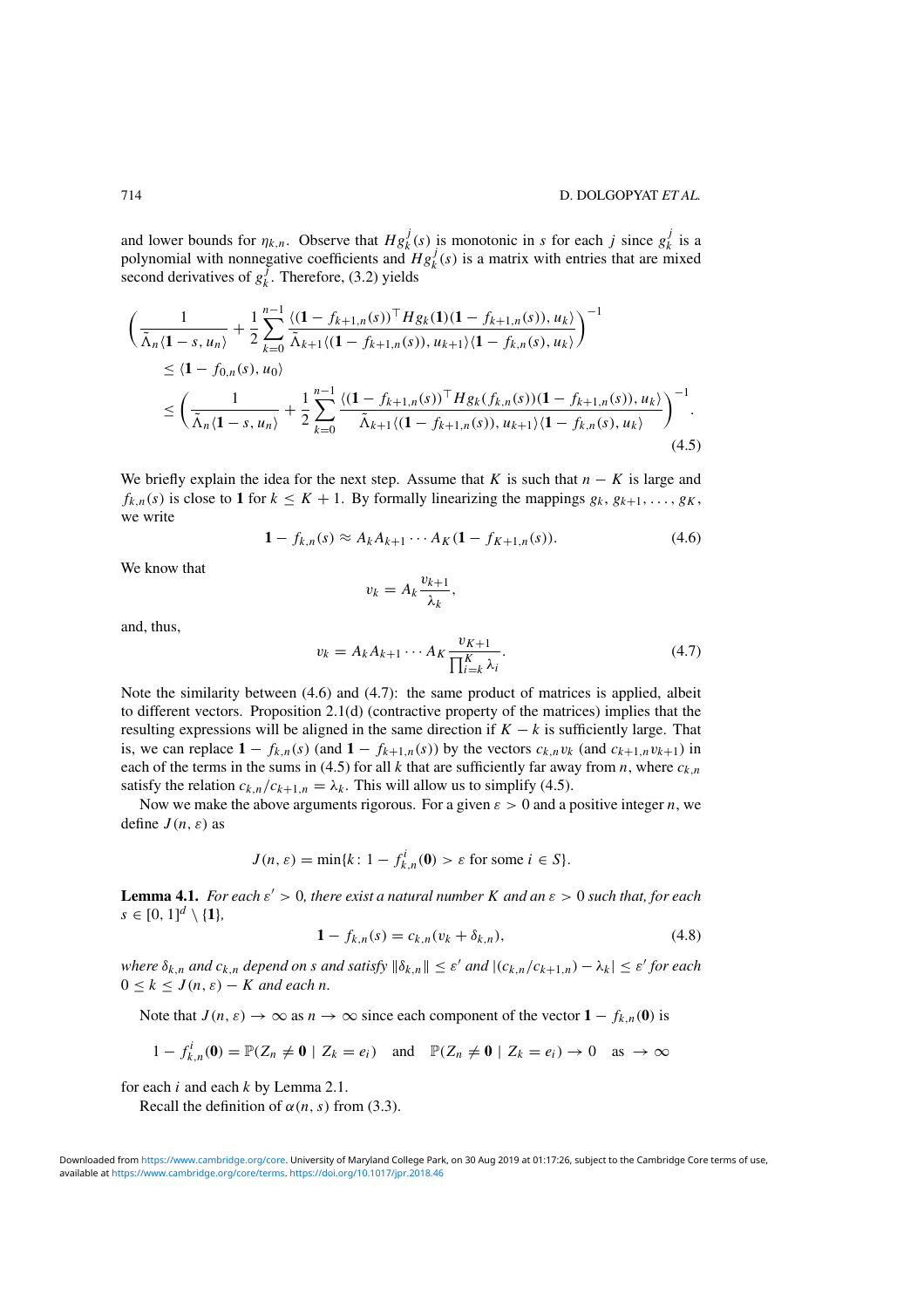<span id="page-14-0"></span>**Lemma 4.2.** *Under assumptions (A1)–(A6),*

$$
\lim_{n\to\infty}\frac{\alpha(n,s)}{\Gamma_n}=1 \quad \textit{uniformly in } s \in [0,1]^d \setminus \{1\}.
$$

We return to the proof of [\(4.4\)](#page-12-0). By Lemma [4.1,](#page-13-0) when *n* is large, the vector  $1 - f_n(s) =$  $1 - f_{0,n}(s)$  is nearly aligned to the vector  $v_0$ . Thus, in [\(4.4\)](#page-12-0) we can replace the *j* th component of the vector  $\mathbf{1} - f_n(\bar{s}_i)$  by

$$
\langle 1-f_n(\bar{s}_j),u_0\rangle \frac{\langle v_0,e_j\rangle}{\langle v_0,u_0\rangle}.
$$

Therefore, in order to prove [\(4.4\)](#page-12-0), it is sufficient to show that

$$
1 - \frac{\langle v_0, e_j \rangle}{\langle v_0, u_0 \rangle \mathbb{P}(j Z_n \neq \mathbf{0})} \Biggl( \Biggl[ \tilde{\Lambda}_n x \Biggl( \frac{\mathbb{P}(j Z_n \neq \mathbf{0})}{\mathbb{E}(\langle j Z_n, u_n \rangle)} + o \Biggl( \frac{\mathbb{P}(j Z_n \neq \mathbf{0})}{\mathbb{E}(\langle j Z_n, u_n \rangle)} \Biggr) \Biggr) \langle u_n, u_n \rangle \Biggr]^{-1} + \Gamma_n \Biggr)^{-1} + \frac{1}{1 + x},
$$

where we use Lemma [4.2](#page-13-0) to transform [\(3.4\)](#page-9-0) and linearize  $1 - \bar{s}_i$ . The left-hand side can be written as

$$
1 - \frac{\langle v_0, e_j \rangle}{\langle v_0, u_0 \rangle \mathbb{P}(j Z_n \neq \mathbf{0}) \Gamma_n} \times \left( \left[ \tilde{\Lambda}_n \Gamma_n x \left( \frac{\mathbb{P}(j Z_n \neq \mathbf{0})}{\mathbb{E}(\langle j Z_n, u_n \rangle)} + o \left( \frac{\mathbb{P}(j Z_n \neq \mathbf{0})}{\mathbb{E}(\langle j Z_n, u_n \rangle)} \right) \right) \langle u_n, u_n \rangle \right]^{-1} + 1 \right)^{-1}.
$$
 (4.9)

We will need the next two lemmas.

**Lemma 4.3.** *Under assumptions (A1)–(A6),*

$$
\lim_{n\to\infty}\frac{\langle v_0, u_0\rangle\mathbb{P}(jZ_n\neq 0)\Gamma_n}{\langle v_0, e_j\rangle}=1.
$$

**Lemma 4.4.** *Under assumptions (A1)–(A6),*

$$
\lim_{n\to\infty}\tilde{\Lambda}_n\Gamma_n\frac{\mathbb{P}(jZ_n\neq \mathbf{0})\langle u_n, u_n\rangle}{\mathbb{E}(\langle jZ_n, u_n\rangle)}=1.
$$

Applying the above two lemmas to transform the expression in (4.9), we obtain

$$
\lim_{n \to \infty} \left( 1 - \frac{\langle v_0, e_j \rangle}{\langle v_0, u_0 \rangle \mathbb{P}(jZ_n \neq \mathbf{0}) \Gamma_n} \times \left( \left[ \tilde{\Delta}_n \Gamma_n \mathcal{L} \left( \frac{\mathbb{P}(jZ_n \neq \mathbf{0})}{\mathbb{E}(\langle jZ_n, u_n \rangle)} \right) + o \left( \frac{\mathbb{P}(jZ_n \neq \mathbf{0})}{\mathbb{E}(\langle jZ_n, u_n \rangle)} \right) \right) \langle u_n, u_n \rangle \right]^{-1} + 1 \right)^{-1}
$$
\n
$$
= 1 - \left( \frac{1}{\kappa} + 1 \right)^{-1}
$$
\n
$$
= \frac{1}{1 + \kappa}.
$$

This completes the proof of Theorem [4.1.](#page-12-0)  $\Box$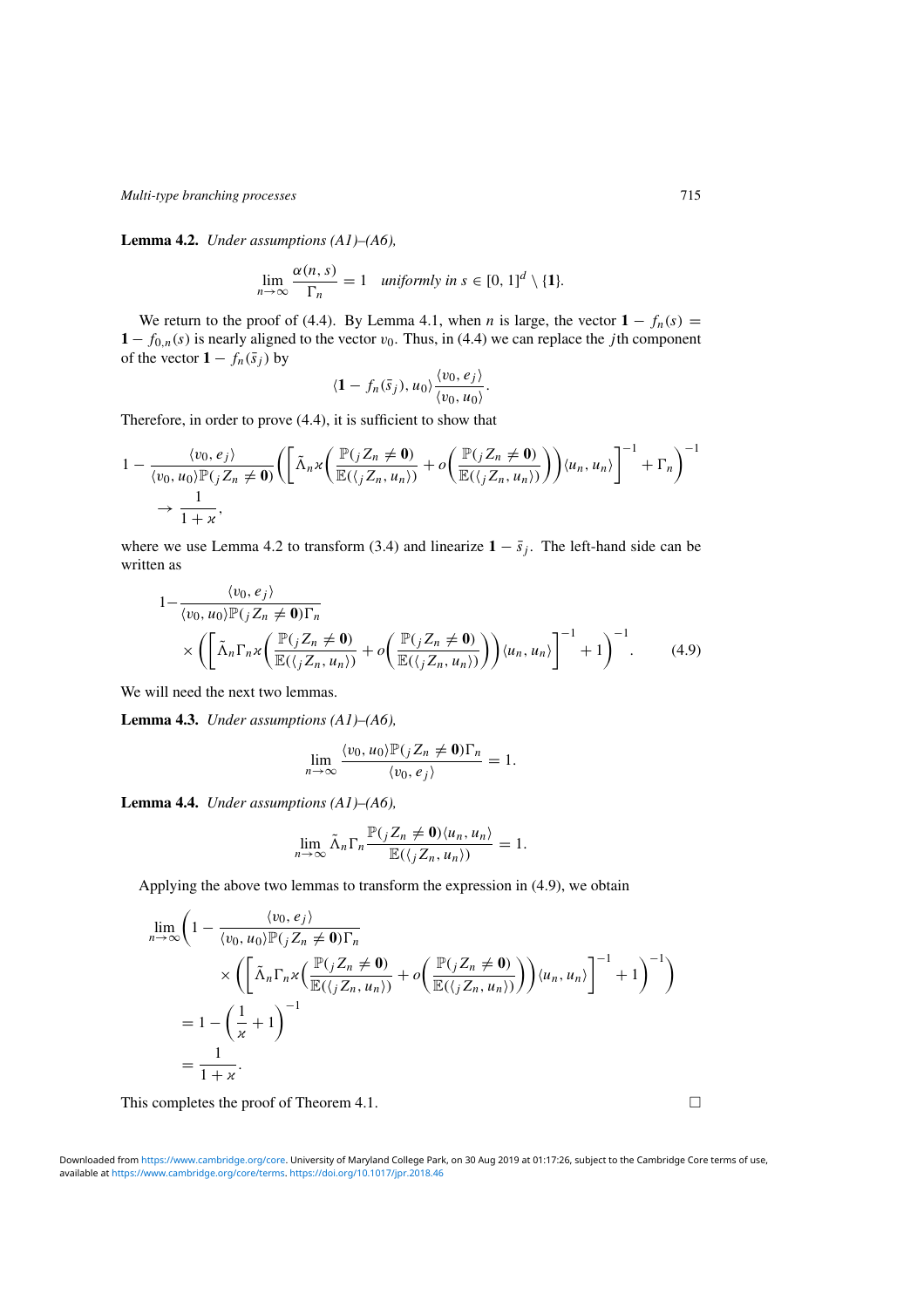<span id="page-15-0"></span>*Proof of Theorem* [2.2.](#page-5-0) First, let assumptions (A1)–(A6) be satisfied. Let  $\mathcal{P}: v \to v/||v||$ be the projection onto the unit sphere with the convention that  $\mathcal{P}(\mathbf{0}) = \mathbf{0}$ . We claim that

$$
\lim_{n \to \infty} \|\mathcal{P}(\mathbb{E}_j \zeta_n) - u_n\| = 0,
$$
\n(4.10)

$$
\lim_{n \to \infty} \mathbb{P}(\|\mathcal{P}\left(j\zeta_n\right) - u_n\| > \varepsilon) = 0 \tag{4.11}
$$

for each *j* and each  $\varepsilon > 0$ . Fix  $\delta \in (0, \varepsilon)$ . By Proposition [2.1,](#page-3-0) we can find  $k' \in \mathbb{N}$  such that

$$
(1 - \delta)u_{n+k'} \le \frac{M_{n,n+k'}^\top u}{\|M_{n,n+k'}^\top u\|} \le (1 + \delta)u_{n+k'} \tag{4.12}
$$

whenever *u* is a nonzero vector with nonnegative components. Let  ${}_{j}\zeta_{n}^{k'}$  be the random vector obtained by taking  $_j \zeta_n$  as the initial population of a branching process, then branching for  $k'$ steps using our original branching distributions  $P_n, \ldots, P_{n+k'-1}$  and evaluating the resulting population. Note that  ${}_{j}\zeta_{n}^{k'}$  is different from  ${}_{j}\zeta_{n+k'}$ , the latter can be obtained from  ${}_{j}\zeta_{n}^{k'}$  by conditioning on the event of nonextinction. Since the extinction of a large initial population in  $k'$  steps occurs with a small probability and since, by Theorem [4.1,](#page-12-0) for each  $a > 0$  we have  $\mathbb{P}(\|\mathbf{z}\| > a) \to 1$  as  $n \to \infty$ , we then obtain

$$
\lim_{n\to\infty}(\mathbb{P}(\|\mathcal{P}(j\zeta_n^{k'})-u_{n+k'}\|>\varepsilon)-\mathbb{P}(\|\mathcal{P}(j\zeta_{n+k'})-u_{n+k'}\|>\varepsilon))=0.
$$

Also note that  $\lim_{n\to\infty}$   $(\mathcal{P}(\mathbb{E}_j \zeta_n^{k'}) - \mathcal{P}(\mathbb{E}_j \zeta_{n+k'})) = 0$ . Therefore, since  $\delta > 0$  was arbitrarily small, (4.10) and (4.11) will follow if we show that

$$
\|\mathcal{P}(\mathbb{E}_j \zeta_n^{k'}) - u_{n+k'}\| \le \delta \quad \text{for all sufficiently large } n \tag{4.13}
$$

and

$$
\lim_{n \to \infty} \mathbb{P}(\|\mathcal{P}(j\xi_n^{k'}) - u_{n+k'}\| > \varepsilon) = 0.
$$
\n(4.14)

Equation (4.13) immediately follows from (4.12). Equation (4.14) is a consequence of

$$
\lim_{n\to\infty}\mathbb{P}(\|\mathcal{P}(j\zeta_n^{k'})-\mathcal{P}(\mathbb{E}_j\zeta_n^{k'})\|>\varepsilon-\delta)=0,
$$

which can be derived from the Chebyshev inequality since, for each  $a > 0$ , we have

$$
\mathbb{P}(\|j\zeta_n\| > a) \to 1 \quad \text{as } n \to \infty.
$$

Thus, we have (4.10) and (4.11).

Next, we show that (4.10) and (4.11), along with Theorem [4.1,](#page-12-0) imply [\(2.3\)](#page-5-0) with  $_j \zeta_n$  in place of  $\zeta_n$ . By Theorem [4.1,](#page-12-0) it is sufficient to show that we have the limit in probability

$$
\frac{\langle j\xi_n, u_n \rangle}{\mathbb{E}\langle j\xi_n, u_n \rangle} - \frac{\langle j\xi_n, u \rangle}{\mathbb{E}\langle j\xi_n, u \rangle} \xrightarrow{\mathbb{P}} 0 \quad \text{as } n \to \infty.
$$
 (4.15)

From (4.10), we know that

$$
\lim_{n\to\infty} (\langle \mathcal{P}(\mathbb{E}(j\zeta_n)), u_n \rangle - \langle u_n, u_n \rangle) = 0 \text{ and } \lim_{n\to\infty} (\langle \mathcal{P}(\mathbb{E}(j\zeta_n)), u \rangle - \langle u_n, u \rangle) = 0.
$$

From  $(4.11)$ , the following two limits hold in probability:

$$
\lim_{n\to\infty} (\langle \mathcal{P}(\jmath \zeta_n), u_n \rangle - \langle u_n, u_n \rangle) = 0 \text{ and } \lim_{n\to\infty} (\langle \mathcal{P}(\jmath \zeta_n), u \rangle - \langle u_n, u \rangle) = 0.
$$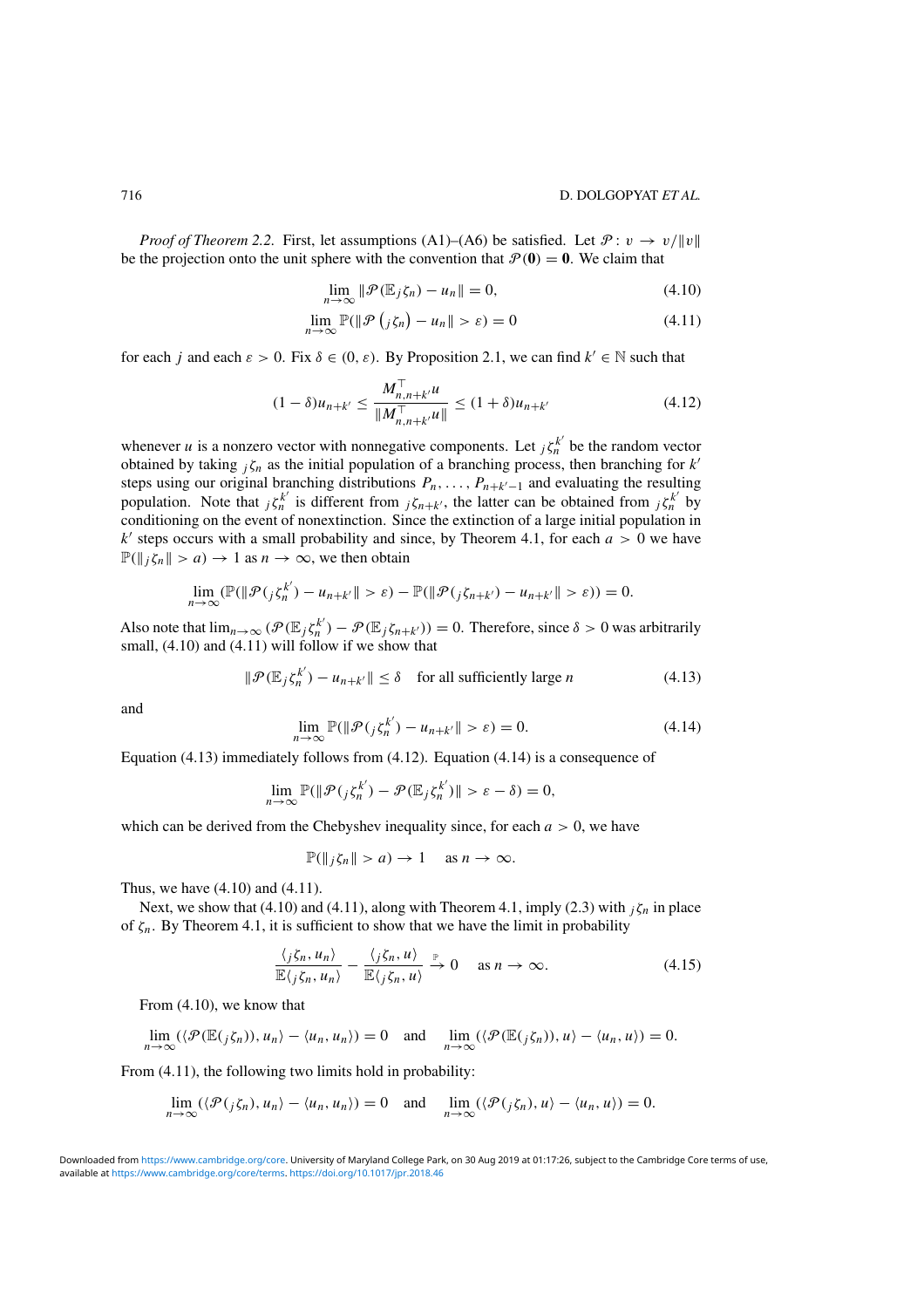Therefore, the right-hand side of

$$
\frac{\langle j\zeta_n, u_n\rangle}{\mathbb{E}\langle j\zeta_n, u_n\rangle} - \frac{\langle j\zeta_n, u\rangle}{\mathbb{E}\langle j\zeta_n, u\rangle} = \frac{\|j\zeta_n\|}{\|\mathbb{E}(j\zeta_n)\|} \Big(\frac{\langle \mathcal{P}(j\zeta_n), u_n\rangle}{\langle \mathcal{P}(\mathbb{E}(j\zeta_n)), u_n\rangle} - \frac{\langle \mathcal{P}(j\zeta_n), u\rangle}{\langle \mathcal{P}(\mathbb{E}(j\zeta_n)), u\rangle}\Big)
$$

tends to 0 in probability (the factor in the brackets tends to 0 in probability while the first factor is bounded in  $L^1$ ). This justifies [\(4.15\)](#page-15-0) and, therefore, ([2.3](#page-5-0)) with  $\chi^2$ <sub>i</sub> in place of  $\zeta_n$ .

If the initial population of the process  $\{Z_n\}$  is such that we have more than one particle at time 0, then we can consider a new process  $\{Z'_n\}$  for which  $Z'_0 = e_1$  and the transition distribution  $P'_0$  is such that  $jZ'_1$  coincides in distribution with  $Z_1$ . We also define  $P'_n = P_n$  for  $n \geq 1$ . It is easy to see that the modified process satisfies assumptions (A1)–(A4) with possibly different values of  $\varepsilon_0$  and  $K_0$ . On the other hand,  $\langle \zeta_n, u \rangle / \mathbb{E} \langle \zeta_n, u \rangle$  is equal in distribution to  $\langle j\zeta'_n, u \rangle / \mathbb{E}\langle j\zeta'_n, u \rangle$  when  $n \geq 1$ , and, therefore, [\(2.3\)](#page-5-0) holds for every initial population.

Finally, suppose that assumptions  $(A1)$ – $(A5)$  are satisfied. If assumption  $(A6)$  fails then  $\mathbb{E} \|\zeta_n\| = \mathbb{E} \|Z_n\|/\mathbb{P}(Z_n \neq 0)$  is bounded along a subsequence for every initial population. Then [\(2.3\)](#page-5-0) does not hold since  $\zeta_n$  is integer-valued, which yields a contradiction.  $\Box$ 

*Proof of Lemma* [2.3.](#page-6-0) From Proposition [2.2,](#page-6-0) it follows that if  $\{Z_n\}$  satisfies the assumptions of Lemma [2.3](#page-6-0) then there exists *l* such that  ${\bar{Z}_n} = {Z_{nl}}$  satisfies assumptions (A1)–(A3). By Theorem [2.1,](#page-4-0) which can be applied due to [\(2.4\)](#page-5-0),  $\{\tilde{Z}_n\}$  becomes extinct almost surely. This implies the almost sure extinction of  $\{Z_n\}$ .

Similarly, from Theorem [2.2](#page-5-0) (which can be applied since assumptions (A5) and (A6) are met by the process  $\{Z_{nl}\}$  due to [\(2.4\)](#page-5-0)), it follows that [\(2.3\)](#page-5-0) holds along a subsequence *nl*. To show that [\(2.3\)](#page-5-0) holds (without restriction to a subsequence), let  $n = Nl + r$  with  $0 \le r < l$ . We claim that for every *u* and every  $0 \le r < l$ ,

$$
\lim_{N \to \infty} \left( \frac{\langle \zeta_{Nl+r}, u \rangle}{\langle \zeta_{Nl}, u_{Nl} \rangle} - \frac{\Lambda_{Nl+r}}{\Lambda_{Nl}} \langle u_{Nl+r}, u \rangle \right) = 0 \quad \text{in probability.}
$$
 (4.16)

Lemma [2.3](#page-6-0) follows directly from (4.16) and Theorem [2.2](#page-5-0) applied to  $\{Z_{Nl}\}$ . The proof of (4.16) is similar to the proof of [\(4.11\)](#page-15-0) and [\(4.15\)](#page-15-0), so we leave it to the reader.  $\Box$ 

It still remains to prove Lemmas [4.1](#page-13-0)[–4.4.](#page-14-0)

*Proof of Lemma* [4.1.](#page-13-0) Suppose that we have [\(4.8\)](#page-13-0) with  $\|\delta_{k,n}\| \leq \varepsilon''$ , but without any assumptions on  $c_{k,n}$ . Then we have, for  $0 \le k < J(n, \varepsilon) - K$ ,

$$
1 - f_{k,n}(s) = 1 - g_k(f_{k+1,n}(s)) = A_k(1 - f_{k+1,n}(s)) + \alpha_{k,n} \| 1 - f_{k+1,n}(s) \|,
$$

where  $\|\alpha_{k,n}\|$  can be made arbitrarily small, uniformly in *k*, by selecting sufficiently small  $\varepsilon$ . The latter statement about  $\alpha_{k,n}$  follows from the assumption that  $1 - f_{k+1,n}^i(s) \leq \varepsilon$  for all *i* (from definition of  $J(n, \varepsilon)$ ) and the fact that

$$
A_k(j, i) = \frac{\partial g_k^j}{\partial s_i}(\mathbf{1}).
$$

The uniformity in *k* follows from assumption (A3). Thus,

$$
\begin{aligned} \mathbf{1} - f_{k,n}(s) &= A_k(c_{k+1,n}(v_{k+1} + \delta_{k+1,n})) + \alpha_{k,n} \|\mathbf{1} - f_{k+1,n}(s)\| \\ &= c_{k+1,n} \lambda_k v_k + c_{k+1,n} A_k \delta_{k+1,n} + \alpha_{k,n} \|\mathbf{1} - f_{k+1,n}(s)\| \\ &= c_{k+1,n} \lambda_k (v_k + \alpha'_{k,n}), \end{aligned}
$$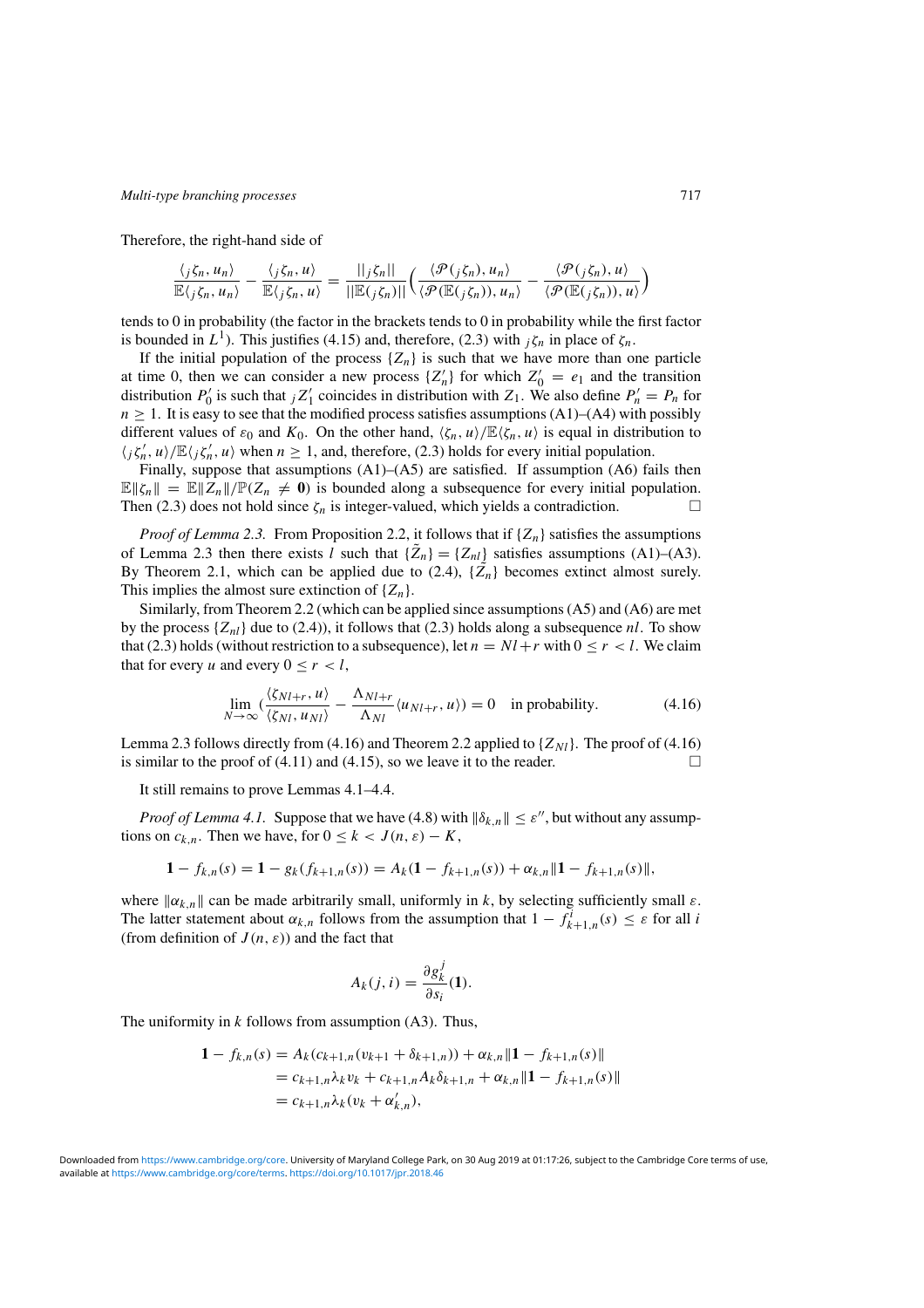<span id="page-17-0"></span>where  $\|\alpha'_{k,n}\|$  can be made arbitrarily small, uniformly in *k*, by selecting sufficiently small  $\varepsilon$ and  $\varepsilon''$ . Here we use [\(4.8\)](#page-13-0) with  $k + 1$  instead of k to estimate the contribution from the term  $\alpha_{k,n} \| 1 - f_{k+1,n}(s) \|$ . Thus,

$$
c_{k+1,n}\lambda_k(v_k+\alpha'_{k,n})=c_{k,n}(v_k+\delta_{k,n}),
$$

which implies that  $|(c_{k,n}/c_{k+1,n}) - \lambda_k| \leq \varepsilon'$  holds for  $0 \leq k < J(n, \varepsilon) - K$ , provided that  $\varepsilon$ and  $\varepsilon$ <sup>"</sup> are sufficiently small. We have demonstrated, therefore, that it is sufficient to establish [\(4.8\)](#page-13-0) with the estimate  $\|\delta_{k,n}\| \leq \varepsilon'$  only.

From Proposition [2.1\(](#page-3-0)d), there exists  $k' \in \mathbb{N}$  such that

$$
\left(1 - \frac{\varepsilon'}{2d}\right) v_k \le \frac{M_{k,k+k'}v}{\|M_{k,k+k'}v\|} \le \left(1 + \frac{\varepsilon'}{2d}\right) v_k
$$
\n(4.17)

for each  $k$  and each nonzero vector  $v$  with nonnegative components. Since

$$
M_{k,k+k'}(j,i) = \frac{\partial f_{k,k+k'}^j}{\partial s_i}(\mathbf{1}),
$$

we can linearize the mapping  $1 - f_{k,k+k'}(s)$  at  $s = 1$  and find that there is  $\varepsilon$  such that

$$
\|1 - f_{k,k+k'}(1 - v) - M_{k,k+k'}v\| \leq \frac{\varepsilon'}{2d} \|M_{k,k+k'}v\|
$$

whenever  $0 < ||v|| \le \varepsilon d$ . (We have used here that  $M_{k,k+k'}$  is bounded uniformly in k.) Therefore,

$$
M_{k,k+k'}v-\frac{\varepsilon'}{2d}\|M_{k,k+k'}v\|{\bf 1}\leq{\bf 1}-f_{k,k+k'}({\bf 1}-v)\leq M_{k,k+k'}v+\frac{\varepsilon'}{2d}\|M_{k,k+k'}v\|{\bf 1}.
$$

Combined with (4.17), this yields

$$
\|M_{k,k+k'}v\|\left(v_k-\frac{\varepsilon'}{d}\mathbf{1}\right)\leq 1-f_{k,k+k'}(\mathbf{1}-v)\leq\|M_{k,k+k'}v\|\left(v_k+\frac{\varepsilon'}{d}\mathbf{1}\right).
$$

Setting  $K = k' + 1$ , we see that the last inequality can be applied to  $v = 1 - f_{k+k',n}(s)$ , provided that  $0 \le k \le J(n, \varepsilon) - K$ , resulting in

$$
c_{k,n}\left(v_k-\frac{\varepsilon'}{d}\mathbf{1}\right)\leq 1-f_{k,n}(s)\leq c_{k,n}\left(v_k+\frac{\varepsilon'}{d}\mathbf{1}\right),
$$

which yields the desired estimate.  $\Box$ 

*Proof of Lemma* [4.2.](#page-13-0) We split the difference  $(\alpha(n, s)/\Gamma_n) - 1$  into three parts. So we want to prove that for each  $\sigma > 0$ , there is  $\varepsilon > 0$  such that

$$
\left| \frac{\alpha(n,s) - \alpha(J(n,\varepsilon) - K - 1, s)}{\Gamma_n} + \frac{\alpha(J(n,\varepsilon) - K - 1, s) - \Gamma_{J(n,\varepsilon) - K - 1}}{\Gamma_n} \right|
$$
  
 
$$
\leq \sigma \quad \text{for all } s \text{ and all sufficiently large } n. \tag{4.18}
$$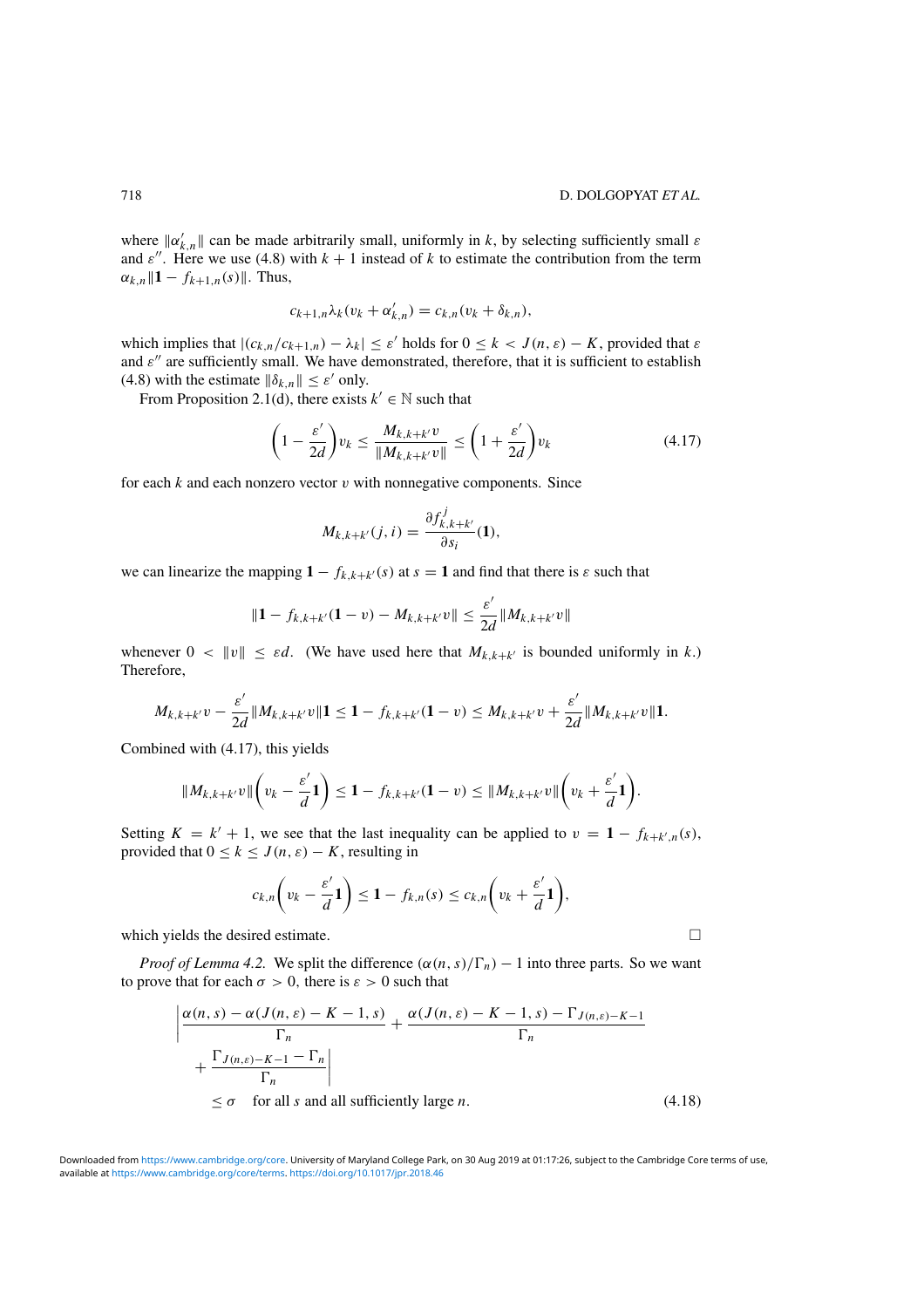*Part 1.* We first estimate the middle term in [\(4.18\)](#page-17-0). By Lemma [4.1,](#page-13-0) for each  $\sigma' > 0$ , there exist a natural number *K* and  $\varepsilon_1 > 0$  such that

$$
(1 - \sigma')c_{k,n}v_k \le 1 - f_{k,n}(s) \le (1 + \sigma')c_{k,n}v_k \quad \text{for each } k < J(n, \varepsilon_1) - K.
$$

By assumption (A4),  $||_i X_n||^2$  are uniformly integrable, and, thus, the matrices  $Hg_k^i(s)$ ,  $k \geq$ 0*, i* ∈ *S*, are equicontinuous in *s*. Note also that  $||Hg_k^i(1)|| \ge c > 0$  for all  $k ≥ 0$ ,  $i ∈ S$ . Thus, there exists  $\varepsilon_2 > 0$  such that the matrix norm satisfies  $\|Hg_k^i(\eta_{k+1,n}) - Hg_k^i(1)\| < \sigma' \|Hg_k^i(1)\|$ for each  $k < J(n, \varepsilon_2) - K$ . Choosing  $\varepsilon = \min(\varepsilon_1, \varepsilon_2)$ , we see that there is a constant  $\tilde{c}$ independent of  $\sigma' > 0$  such that

$$
\left| \frac{1}{2} \sum_{k=0}^{J(n,\varepsilon)-K-1} \frac{\langle (1 - f_{k+1,n}(s))^{\top} H g_k(\eta_{k+1,n})(1 - f_{k+1,n}(s)), u_k \rangle}{\tilde{\Lambda}_{k+1} \langle (1 - f_{k+1,n}(s)), u_{k+1} \rangle \langle 1 - f_{k,n}(s), u_k \rangle} - \Gamma_{J(n,\varepsilon)-K-1} \right|
$$
  
\n
$$
\leq \tilde{c} \sigma' \Gamma_{J(n,\varepsilon)-K-1}
$$
  
\n
$$
\leq \tilde{c} \sigma' \Gamma_n.
$$

(In essence, there a small relative error, linear in  $\sigma'$ , in the factors in each of the terms of the sum, and, thus, the total relative error is small.) By choosing  $\sigma' \leq \sigma/3\tilde{c}$ , we obtain

$$
\left|\frac{\alpha(J(n,\varepsilon)-K-1,s)-\Gamma_{J(n,\varepsilon)-K-1}}{\Gamma_n}\right|<\frac{\sigma}{3}.
$$

*Part 2.* Now we estimate the third term in [\(4.18\)](#page-17-0). We can assume that *K* and  $\varepsilon$  are fixed. We first observe that we can obtain a relation similar to  $(3.2)$  by starting with the expression  $\langle 1 - f_{J(n,\varepsilon),n}(s), u_{J(n,\varepsilon)} \rangle$  instead of  $\langle 1 - f_{0,n}(s), u_0 \rangle$ . Thus, by carrying out the same steps as used to obtain [\(3.2\)](#page-8-0), we have

$$
\langle 1 - f_{J(n,\varepsilon),n}(s), u_{J(n,\varepsilon)} \rangle
$$
\n
$$
= \left( \frac{\tilde{\Lambda}_{J(n,\varepsilon)}}{\tilde{\Lambda}_{n}(1-s, u_{n})} + \frac{1}{2} \sum_{k=J(n,\varepsilon)}^{n-1} \frac{\tilde{\Lambda}_{J(n,\varepsilon)}((1-f_{k+1,n}(s))^{\top} H g_{k}(\eta_{k+1,n})(1-f_{k+1,n}(s)), u_{k})}{\tilde{\Lambda}_{k+1}((1-f_{k+1,n}(s)), u_{k+1})\langle 1-f_{k,n}(s), u_{k} \rangle} \right)^{-1}
$$
\n
$$
= \frac{1}{\tilde{\Lambda}_{J(n,\varepsilon)}} \left( \frac{1}{\tilde{\Lambda}_{n}(1-s, u_{n})} + \frac{1}{2} \sum_{k=J(n,\varepsilon)}^{n-1} \frac{\langle (1-f_{k+1,n}(s))^{\top} H g_{k}(\eta_{k+1,n})(1-f_{k+1,n}(s)), u_{k} \rangle}{\tilde{\Lambda}_{k+1}\langle (1-f_{k+1,n}(s)), u_{k+1} \rangle \langle 1-f_{k,n}(s), u_{k} \rangle} \right)^{-1}
$$
\n
$$
= \frac{1}{\tilde{\Lambda}_{J(n,\varepsilon)}} \left( \frac{1}{\tilde{\Lambda}_{n}(1-s, u_{n})} + (\alpha(n, s) - \alpha(J(n, \varepsilon), s)) \right)^{-1}
$$
\n
$$
\leq \frac{1}{\tilde{\Lambda}_{J(n,\varepsilon)}(\alpha(n, s) - \alpha(J(n, \varepsilon), s))}
$$
\n
$$
\leq C \frac{1}{\tilde{\Lambda}_{J(n,\varepsilon)}(\Gamma_{n} - \Gamma_{J(n,\varepsilon)})},
$$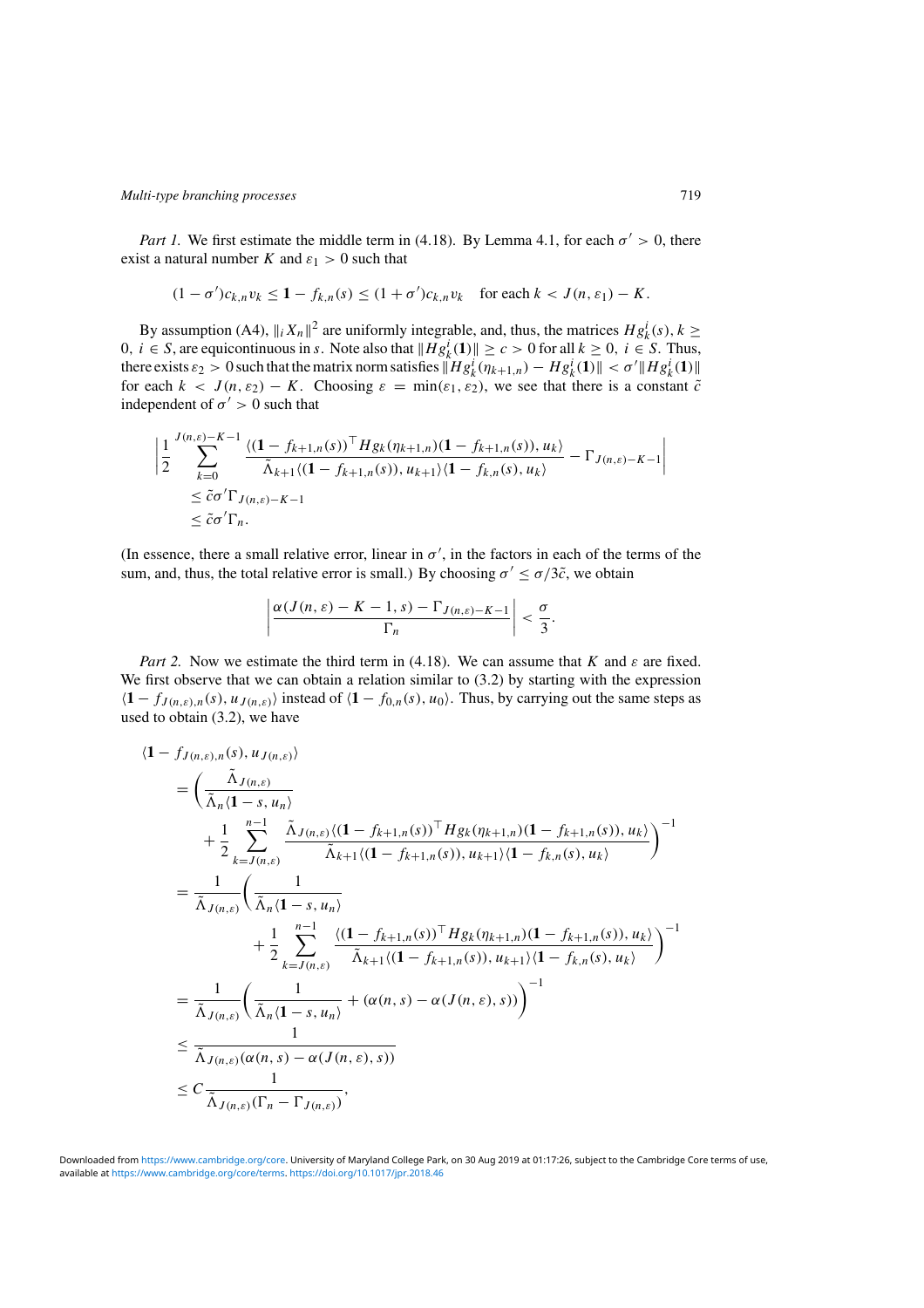where the last inequality follows from [\(3.5\)](#page-9-0) and [\(4.2\)](#page-12-0). From here, it follows that

$$
(\Gamma_n - \Gamma_{J(n,\varepsilon)}) \leq C \frac{1}{\tilde{\Lambda}_{J(n,\varepsilon)} \langle 1 - f_{J(n,\varepsilon),n}(0), u_{J(n,\varepsilon)} \rangle} \leq \frac{C}{\tilde{\Lambda}_{J(n,\varepsilon)} \varepsilon^{\frac{1}{\varepsilon}}}.
$$

Therefore,

$$
\frac{\Gamma_n - \Gamma_{J(n,\varepsilon)}}{\Gamma_n} \leq \frac{C}{\tilde{\Lambda}_{J(n,\varepsilon)}\Gamma_n\varepsilon\bar{\varepsilon}} \leq \frac{C}{\tilde{\Lambda}_{J(n,\varepsilon)}\Gamma_{J(n,\varepsilon)}\varepsilon\bar{\varepsilon}}.
$$

Since  $J(n, \varepsilon) \to \infty$  as  $n \to \infty$ , by assumption (A6) (see [\(4.3\)](#page-12-0) and Proposition [2.1\(](#page-3-0)e)), we have

$$
\left|\frac{C}{\tilde{\Lambda}_{J(n,\varepsilon)}\Gamma_{J(n,\varepsilon)}\varepsilon\bar{\varepsilon}}\right| < \frac{\sigma}{6} \quad \text{for all sufficiently large } n.
$$

Now,

$$
\frac{\Gamma_n - \Gamma_{J(n,\varepsilon)-K-1}}{\Gamma_n} = \frac{\Gamma_n - \Gamma_{J(n,\varepsilon)}}{\Gamma_n} + \frac{\Gamma_{J(n,\varepsilon)} - \Gamma_{J(n,\varepsilon)-K-1}}{\Gamma_n}.
$$

For a fixed *K*, using assumption (A6) and the fact that  $J(n, \varepsilon) \to \infty$  as  $n \to \infty$ , we see that for all sufficiently large *n* and  $k > J(n, \varepsilon) - K - 1$ ,

$$
\left|\frac{1}{\Gamma_n}\left(\frac{1}{\lambda_k\tilde{\Lambda}_{k+1}}\frac{\langle v_{k+1}^\top Hg_k(1)v_{k+1},u_k\rangle}{\langle v_{k+1},u_{k+1}\rangle\langle v_k,u_k\rangle}\right)\right|<\frac{\sigma}{3(K+1)}.
$$

Therefore,

$$
\left|\frac{1}{\Gamma_n}\left(\frac{1}{2}\sum_{k=J(n,\varepsilon)-K-1}^{J(n,\varepsilon)}\frac{1}{\lambda_k\tilde{\Lambda}_{k+1}}\frac{\langle v_{k+1}^\top Hg_k(1)v_{k+1},u_k\rangle}{\langle v_{k+1},u_{k+1}\rangle\langle v_k,u_k\rangle}\right)\right|<\frac{\sigma}{6}.
$$

Thus,

$$
\frac{\Gamma_{J(n,\varepsilon)}-\Gamma_{J(n,\varepsilon)-K-1}}{\Gamma_n} < \frac{\sigma}{6},
$$

and, therefore, for all sufficiently large *n,* we have

$$
\left|\frac{\Gamma_n-\Gamma_{J(n,\varepsilon)}}{\Gamma_n}\right|<\frac{\sigma}{3}.
$$

*Part 3.* We know that

$$
\frac{\alpha(n,s)-\alpha(J(n,\varepsilon)-K-1,s)}{\Gamma_n}\leq C\frac{\Gamma_n-\Gamma_{J(n,\varepsilon)-K-1}}{\Gamma_n},
$$

and by the same arguments as above for all sufficiently large *n*, we have

$$
\left|C\frac{\Gamma_n-\Gamma_{J(n,\varepsilon)-K-1}}{\Gamma_n}\right|<\frac{\sigma}{3}.
$$

By the estimates from steps 1–3 for all sufficiently large *n* and all  $s \in [0, 1]^d \setminus \{1\}$ , we have

$$
\left|\frac{\alpha(n,s)}{\Gamma_n}-1\right|<\sigma.
$$

Since  $\sigma > 0$  is arbitrary, the proof is complete.  $\Box$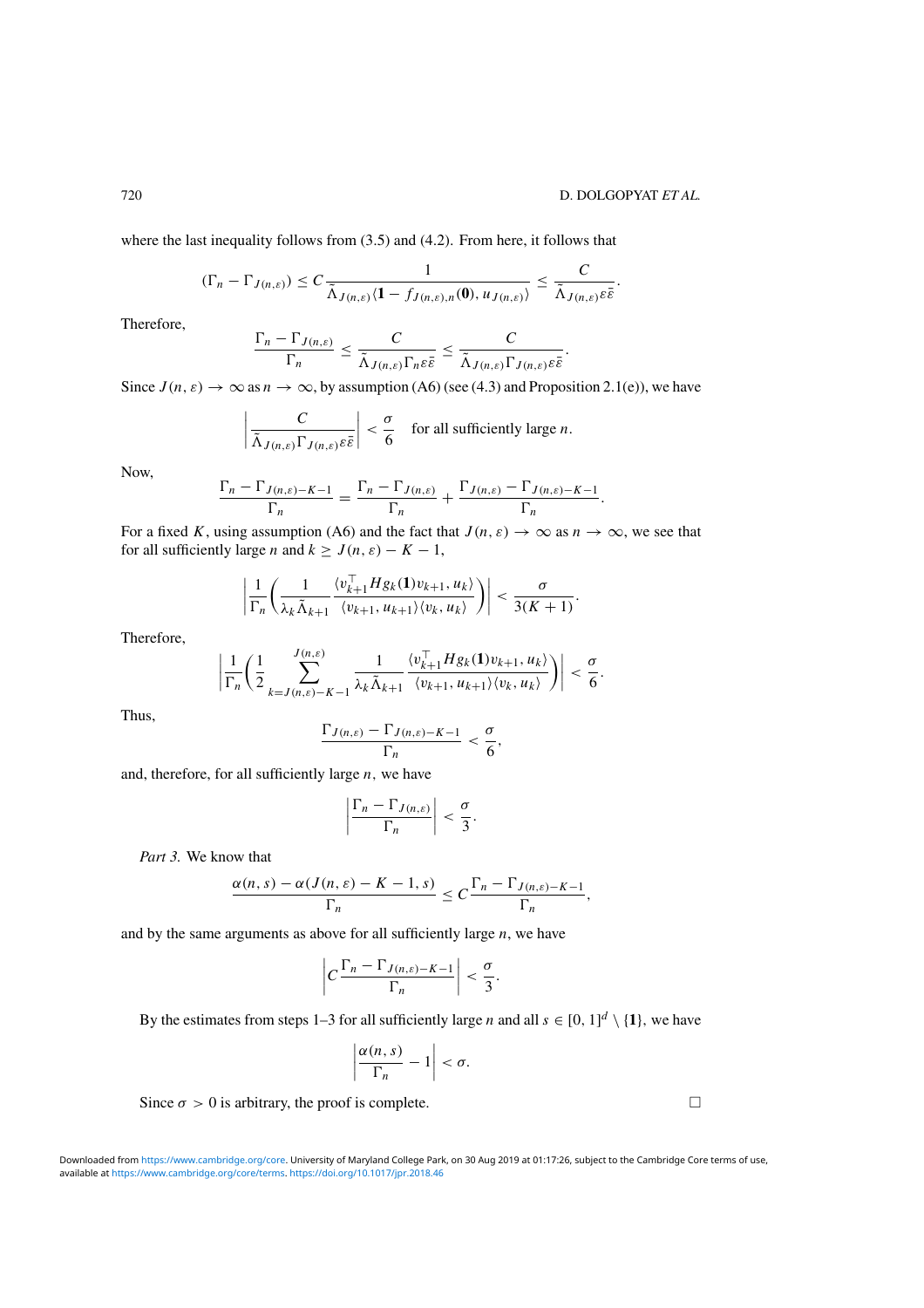*Proof of Lemma* [4.3.](#page-14-0) We know that  $\mathbb{P}(jZ_n \neq \mathbf{0}) = 1 - f_n^j(\mathbf{0})$ , and, therefore, for a fixed  $j \in S$ , by Lemma [4.1,](#page-13-0) it is sufficient to prove that

$$
\lim_{n \to \infty} (c_{0,n} \langle v_0, u_0 \rangle \Gamma_n) = 1,
$$
\n(4.19)

where  $c_{0,n}$  is the same as in Lemma [4.1.](#page-13-0) From Lemma [4.2](#page-13-0) and [\(3.4\)](#page-9-0), we know that

$$
\langle \mathbf{1} - f_{0,n}(s), u_0 \rangle \sim \left( \frac{1}{\tilde{\Lambda}_n \langle \mathbf{1} - s, u_n \rangle} + \Gamma_n \right)^{-1} \quad \text{as } n \to \infty.
$$

By substituting in  $s = 0$  and by replacing  $\langle 1 - f_{0,n}(0), u_0 \rangle$  by  $c_{0,n} \langle v_0, u_0 \rangle$ , we obtain

$$
\lim_{n\to\infty}c_{0,n}\langle v_0,u_0\rangle\bigg(\frac{1}{\tilde{\Lambda}_n\langle\mathbf{1},u_n\rangle}+\Gamma_n\bigg)=1.
$$

Thus, we have

$$
\lim_{n\to\infty}c_{0,n}\Gamma_n\langle v_0,u_0\rangle\bigg(\frac{1}{\tilde{\Lambda}_n\Gamma_n\langle\mathbf{1},u_n\rangle}+1\bigg)=1.
$$

By assumption (A6),  $\tilde{\Lambda}_n \Gamma_n \to \infty$  as  $n \to \infty$ , proving (4.19).

*Proof of Lemma [4.4.](#page-14-0)* As in the proof of Lemma [4.3,](#page-14-0) it is sufficient to show that

$$
\lim_{n\to\infty}\frac{c_{0,n}\tilde{\Lambda}_n\Gamma_n\langle v_0,e_j\rangle\langle u_n,u_n\rangle}{\mathbb{E}(\langle jZ_n,u_n\rangle)}=1.
$$

We observe that

$$
\mathbb{E}(\langle j Z_n, u_n \rangle) = \sum_{i=1}^d \mathbb{E}(Z_n(i)u_n(i) | Z_0 = e_j)
$$
  
= 
$$
\sum_{i=1}^d u_n(i) \mathbb{E}(Z_n(i) | Z_0 = e_j)
$$
  
= 
$$
\sum_{i=1}^d u_n(i)M_n(j, i)
$$
  
= 
$$
\langle M_n u_n, e_j \rangle
$$
  
= 
$$
\langle u_n, M_n^T e_j \rangle.
$$

We know that  $v_0 = M_n v_n / \Lambda_n$ , and, thus, we want to prove that

$$
\lim_{n\to\infty}\frac{c_{0,n}\tilde{\Lambda}_n\Gamma_n\langle v_n, M_n^\top e_j\rangle\langle u_n, u_n\rangle}{\Lambda_n\langle u_n, M_n^\top e_j\rangle}=1.
$$

By (4.19), it is sufficient to show that

$$
\lim_{n\to\infty}\frac{\tilde{\Lambda}_n\langle v_n, M_n^\top e_j\rangle\langle u_n, u_n\rangle}{\Lambda_n\langle v_0, u_0\rangle\langle u_n, M_n^\top e_j\rangle}=1.
$$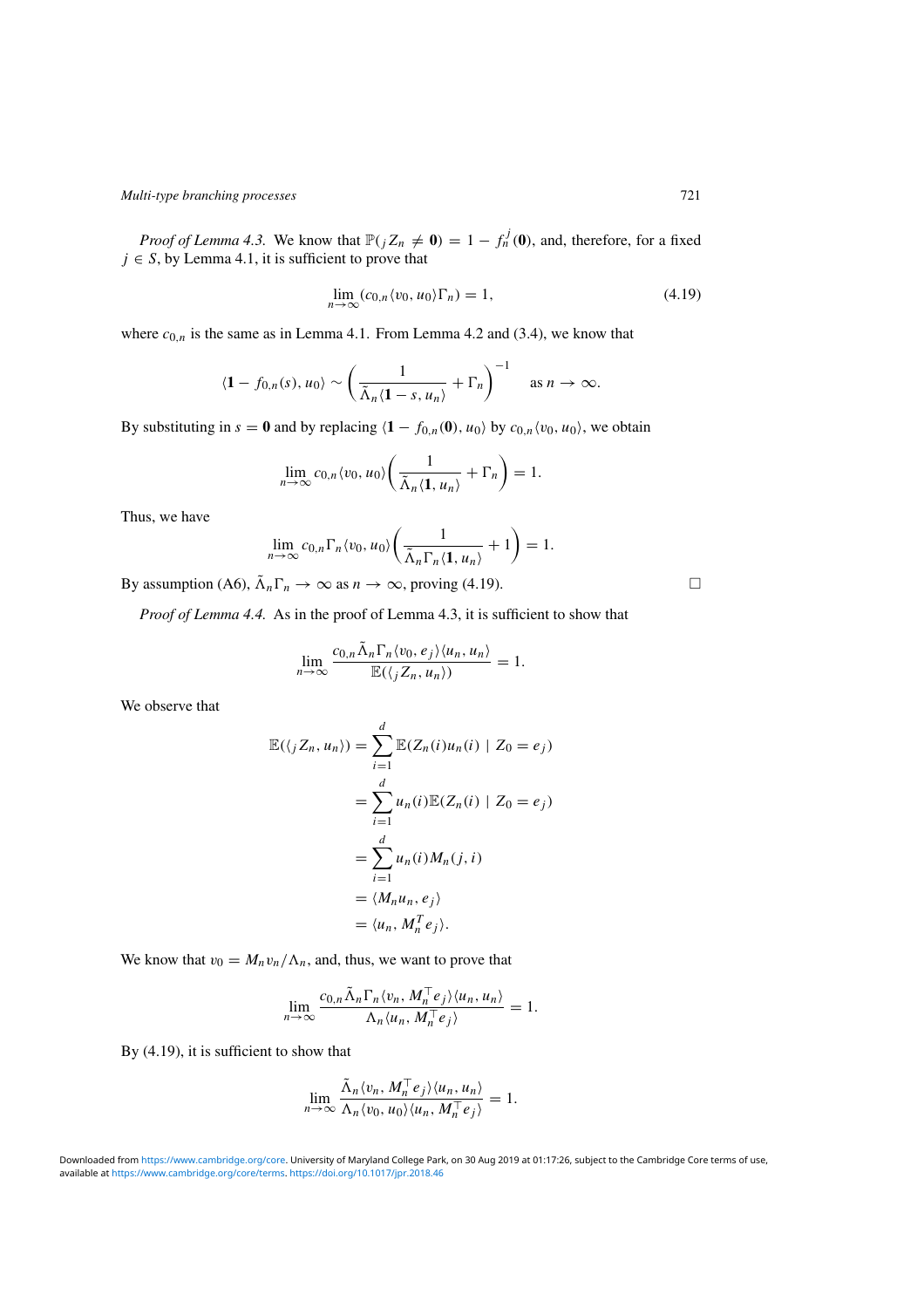<span id="page-21-0"></span>By Proposition [2.1\(](#page-3-0)d), the vectors  $M_n^{\top} e_j$  align with the vectors  $u_n$ . Therefore, it remains to prove that

$$
\frac{\tilde{\Lambda}_n \langle v_n, u_n \rangle}{\Lambda_n \langle v_0, u_0 \rangle} = 1.
$$

But this holds since

$$
\langle v_n, u_n \rangle = \left\langle v_n, \frac{A_{n-1}^{\top} u_{n-1}}{\tilde{\lambda}_{n-1}} \right\rangle = \left\langle A_{n-1} v_n, \frac{u_{n-1}}{\tilde{\lambda}_{n-1}} \right\rangle = \frac{\lambda_{n-1}}{\tilde{\lambda}_{n-1}} \langle v_{n-1}, u_{n-1} \rangle = \frac{\Lambda_n}{\tilde{\Lambda}_n} \langle v_0, u_0 \rangle,
$$

where the last equality is obtained by iterating the previous steps *n* times.  $\Box$ 

#### **5. Continuous-time branching processes**

In this section we provide an application of our results to continuous-time branching processes. Let  $\rho_t(j)$ ,  $1 \leq j \leq d$ , be continuous functions and  $P_t(j)$ .  $\phi$  be transition distributions on  $\mathbb{Z}_+^d$  such that  $P_t(j, a)$  is continuous for each  $a \in \mathbb{Z}_+^d$ .

Let  $jX_t$  be a random vector with values in  $\mathbb{Z}_+^d$ , whose distribution is given by  $P_t(j, \cdot)$ . We assume that there are  $\varepsilon_0$ ,  $K_0 > 0$  such that for all  $i, j \in S$ , the following bounds hold:

- (A0<sup>'</sup>)  $\varepsilon_0$  ≤  $\rho_t(j)$  ≤ K<sub>0</sub>;
- $(A1') \mathbb{P}(jX_t(i) \geq 2) \geq \varepsilon_0;$
- $(A2') \mathbb{P}(jX_t = 0) \geq \varepsilon_0;$
- $(A3') \mathbb{E}(\|jX_t\|^2) \leq K_0.$

Assuming that we start with a finite number of particles and that the above bounds hold, the transition rates  $\rho_t(j)$  and the transition distributions  $P_t(j, \cdot)$  define a continuous-time branching process  $\{Z_t\}$  with particles of *d* different types. Namely, each particle of type *j* alive at time *t* undergoes transformation into  $a_1 + \cdots + a_d$  particles:  $a_1$  particles of type 1,  $a_2$  particles of type 2, and so on, during the time interval  $[t, t + \Delta]$  with probability  $\rho_t(j)P_t(j, a)(\Delta + o(\Delta))$ .

Observe that  $\{Z_n\}$ ,  $n \in \mathbb{N}$ ,  $n \geq 0$ , is a discrete-time branching process that satisfies assumptions (A1)–(A3) (with different  $\varepsilon_0$  and  $K_0$ ). The fact that it satisfies assumptions (A1) and (A2) is clear. The first moment  $M(t) = \mathbb{E}Z_t$  satisfies

$$
M'(t) = B^{\top}(t)M(t),\tag{5.1}
$$

where  $B(t)_{ji} = \rho_t(j) (\mathbb{E}(\cdot_j X_t(i)) - \delta_{ij})$ . Similarly, if  $\mathbb{E}(\vert \cdot_j X_t \vert \vert^p)$  exists and depends continuously on *t*, then the moments of  $\{Z_t\}$  of order *p* satisfy inhomogeneous linear equations, and if  $\mathbb{E}(||i X_t||^p)$  is uniformly bounded in both *t* and *j*, then the coefficients of those equations are uniformly bounded. In particular, assumption (A3') implies that (A3) is satisfied, while a bound on the third moment of  $||jX_t||$  (see assumption (A4') below) would imply that (A4) is satisfied.

Recall that, in the notation of Section [2](#page-2-0) applied to the process observed at integer time points,

$$
\mathbb{E} Z_n = M_n^\top Z_0.
$$

Therefore, from Proposition [2.1\(](#page-3-0)e) for each initial population, there is a positive constant *C* such that

$$
\frac{1}{C}\Lambda_n\leq \|\mathbb{E}Z_n\|\leq C\Lambda_n.
$$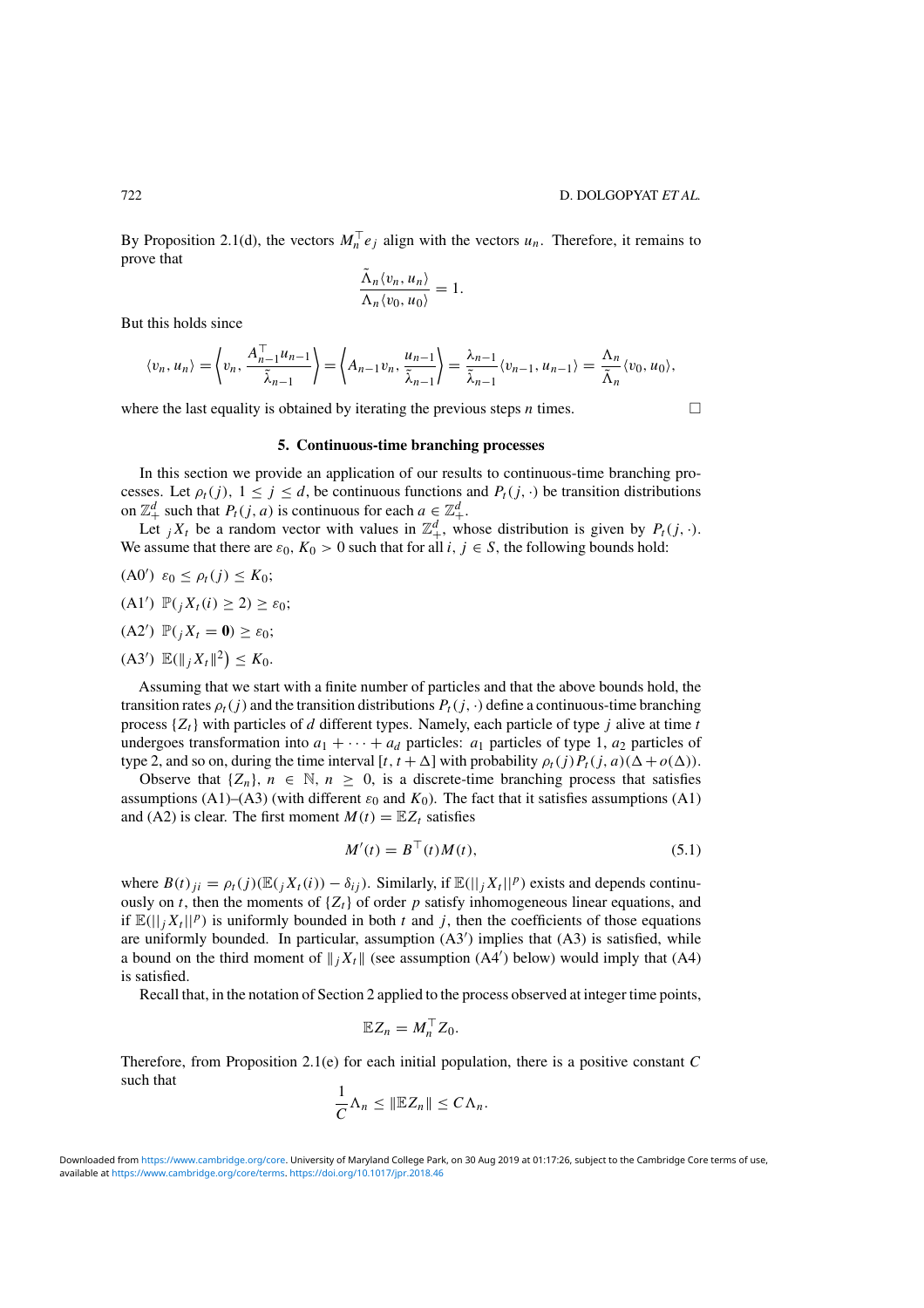<span id="page-22-0"></span>From [\(5.1\)](#page-21-0), it follows that there is a positive constant *c* such that

$$
\frac{1}{c} \|\mathbb{E} Z_n\| \le \|\mathbb{E} Z_t\| \le c \|\mathbb{E} Z_n\|, \qquad n \le t \le n+1.
$$

Therefore, the condition  $\sum_{k=1}^{\infty} (1/\Lambda_k) = \infty$  used in Theorem [2.1](#page-4-0) is equivalent to

$$
\int_0^\infty \frac{1}{\|\mathbb{E}Z_t\|} \, \mathrm{d}t = \infty. \tag{5.2}
$$

Thus, we have the following continuous-time analogue of Theorem [2.1.](#page-4-0)

**Theorem 5.1.** *Under assumptions*  $(A0')-(A3')$ *, if extinction of the process*  $\{Z_t\}$  *occurs with probability 1 for some initial population, then (5.2) holds. If (5.2) holds then extinction with probability 1 occurs for every initial population.*

To formulate the next theorem, we will make use of the following assumptions:

 $(A4')$   $\mathbb{E}(\|jX_t\|^3) \le K_0$  for some  $K_0 > 0$ ;

$$
(A5') \mathbb{P}(Z_t \neq \mathbf{0}) \to 0 \text{ as } t \to \infty;
$$

 $(A6')$   $\mathbb{E} \|Z_t\| / \mathbb{P}(Z_t \neq 0) \to \infty$  as  $t \to \infty$ .

Note that if  $(A0')-(A6')$  are satisfied then  $(A1)-(A6)$  are satisfied by the discrete-time process  $\{Z_n\}$ . Let  $\zeta_t = (\zeta_t(1), \ldots, \zeta_t(d))$  be the random vector obtained from  $Z_t$  by conditioning on the event that  $Z_t \neq 0$ . The following theorem is an easy consequence of Theorem [2.2.](#page-5-0) The proof is left to the reader.

**Theorem 5.2.** *Under*  $(A0')-(A6')$ *, for each initial population of the branching process and each vector u with positive components, we have the limit in distribution*

$$
\frac{\langle \zeta_t, u \rangle}{\mathbb{E} \langle \zeta_t, u \rangle} \xrightarrow{\mathbf{D}} \xi \quad \text{as } t \to \infty,
$$
\n(5.3)

*where*  $\xi$  *is an exponential random variable with parameter 1. Moreover, if (A0')–(A5') are* satisfied and, for some initial population, the limit in (5.3) is as specified, then (A6<sup>'</sup>) is also *satisfied.*

#### **Appendix A. Proof of Proposition [2.1](#page-3-0)**

Let K be the cone of positive vectors. Given  $u, v \in \mathcal{K}$ , their Hilbert metric distance is defined by

$$
d(u, v) = \ln \frac{\beta(u, v)}{\alpha(u, v)},
$$

where  $\beta(u, v) = \max_i v(i)/u(i)$  and  $\alpha(u, v) = \min_i v(i)/u(i)$ . Note that *d* defines the distance on the space of lines in  $K$  in the sense that

$$
d(au, bv) = d(u, v), \qquad d(u, cu) = 0.
$$

Moreover, our next estimate holds.

**Lemma A.1.** ([\[19,](#page-26-0) Lemma 1.3].) *If*  $||u|| = ||v|| = 1$  *then* 

$$
||u - v|| \le e^{d(u, v)} - 1.
$$

We will also use the next result due to Birkhoff [\[5\]](#page-26-0).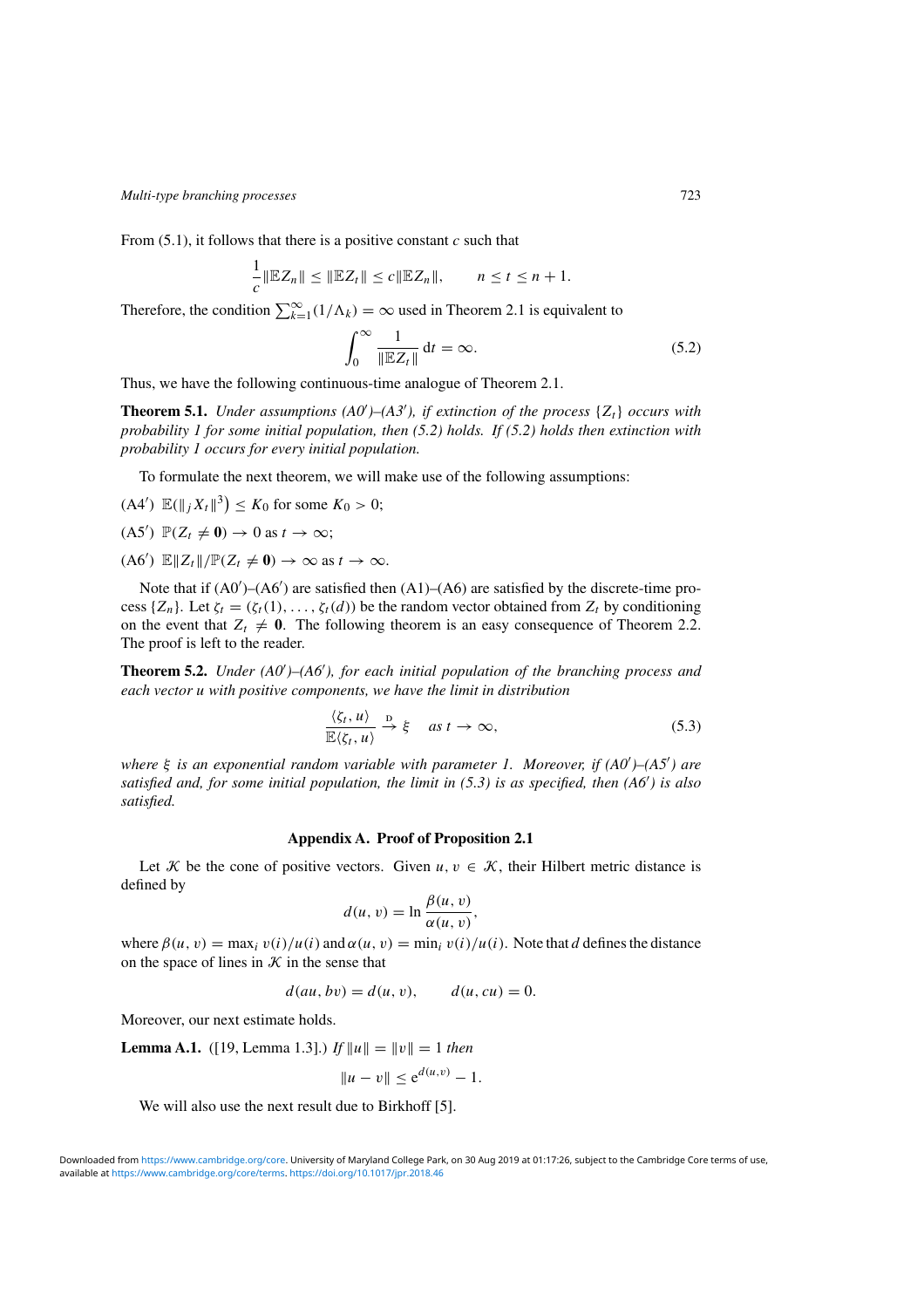**Lemma A.2.** ([\[5,](#page-26-0) Theorem XVI.3.3] or [\[19,](#page-26-0) Theorem 1.1].) *If A is a linear operator that maps*  $K$  *into itself so that*  $A(K)$  *has finite diameter*  $\Delta$  *with respect to the Hilbert metric, then for each*  $u, v \in \mathcal{K}$ ,

$$
\frac{d(Au, Av)}{d(u, v)} \le \tanh\left(\frac{\Delta}{4}\right) < 1.
$$

*Proof of Proposition [2.1.](#page-3-0)* Assumptions (A1)–(A3) imply that  $A_n(\mathcal{K}) \subset \overline{\mathcal{K}}(R)$ , where  $R = \sqrt{K_0/\varepsilon_0}$  and

$$
\bar{\mathcal{K}}(R) := \left\{ u : u(i) > 0 \text{ for each } i \text{ and } \max_{i} u(i) \le R \min_{i} u(i) \right\}.
$$

Note that if *u, v* ∈  $\bar{\mathcal{K}}(R)$  then multiplying these vectors by  $c_u = (\max_i u(i))^{-1}$  and  $c_v =$  $(\max_i v(i))^{-1}$ , respectively, leads to

$$
\beta(u,v)\leq R, \qquad \alpha(u,v)\leq \frac{1}{R},
$$

and so diam $(\bar{K}(R)) \leq 2 \ln R$ .

Now let  $\mathcal{K}_{k,n} = M_{k,n} \mathcal{K}$  and let  $\mathbb{K}_{k,n}$  denote the set of elements of  $\mathcal{K}_{k,n}$  with unit norm. Then, for each fixed  $k$ ,  $\mathbb{K}_{k,n}$  is a nested sequence of compact sets, and from Lemma A.2 we see that the diameter of  $\mathbb{K}_{k,n}$  with respect to the Hilbert metric is less then  $(2 \ln R)(\tanh(\ln R/2))^{n-k-1}$ . Hence, Lemma [A.1](#page-22-0) can be used to show that  $\bigcap_{n>k} \mathbb{K}_{k,n}$  is a single point, which we call  $v_k$ . Since *Ak*−1( $\bigcap_{n>k}$ K $K_{k,n}$ ) =  $\bigcap_{n>k-1}$ K $K_{k-1,n}$ , it follows that  $A_{k-1}v_k = \lambda_{k-1}v_{k-1}$  for some  $\lambda_{k-1} > 0$ .

Next, let  $u_0$  be an arbitrary vector with

$$
||u_0|| = 1, \t u_0(i) > \varepsilon_0 \t \text{for each } i.
$$

Let  $u_n = M_n^{\top} u_0 / \|M_n^{\top} u_0\|$ ,  $\tilde{\lambda}_n = \|A_n^{\top} u_n\|$ . Note that  $u_n \in \bar{\mathcal{K}}(R)$ .

Then  $\{u_n\}$  and  $\{v_n\}$  satisfy Proposition [2.1\(](#page-3-0)a)–(e). Indeed, Proposition 2.1(a) holds by construction. Proposition [2.1\(](#page-3-0)b) holds since, for each vector *w* in  $\overline{\mathcal{K}}(R)$  of unit norm,

$$
\min_i w(i) \ge \frac{\max_i w(i)}{R} \ge \frac{1}{dR}.
$$

Proposition [2.1\(](#page-3-0)c) holds since each entry of  $u_n(i)$  and  $v_n(i)$  is squeezed between  $1/R$  and 1, while each entry of  $A_n$  is between  $\varepsilon_0$  and  $\sqrt{K_0}$ .

We prove the first inequality of Proposition [2.1\(](#page-3-0)d), the second is similar. By Lemma A.2,

*.*

$$
d(M_{n,n+k}v, v_n) \leq \varepsilon_k := 2(\ln R) \left(\tanh\left(\frac{1}{2}\ln R\right)\right)^{k-1}
$$

Note that  $\varepsilon_k$  can be made as close to 0 as we wish by taking k large. By the definition of the Hilbert metric, there is a number  $a_{n,k}$  such that

$$
a_{n,k}v_n \leq \frac{M_{n,n+k}v}{\|M_{n,n+k}v\|} \leq a_{n,k}e^{\varepsilon_k}v_n.
$$

Taking the norm, we see that  $e^{-\epsilon_k} \le a_{n,k} \le 1$ . This proves Proposition [2.1\(](#page-3-0)d) for *k'* such that  $e^{\varepsilon_{k'}} \leq 1 + \delta.$ 

Next,

$$
\langle u_n, v_n \rangle = \left\langle \frac{M_{k,n}^\top u_k}{\tilde{\Lambda}_n / \tilde{\Lambda}_k}, v_n \right\rangle = \frac{1}{\tilde{\Lambda}_n / \tilde{\Lambda}_k} \langle u_k, M_{k,n} v_n \rangle = \frac{\Lambda_n / \Lambda_k}{\tilde{\Lambda}_n / \tilde{\Lambda}_k} \langle u_k, v_k \rangle.
$$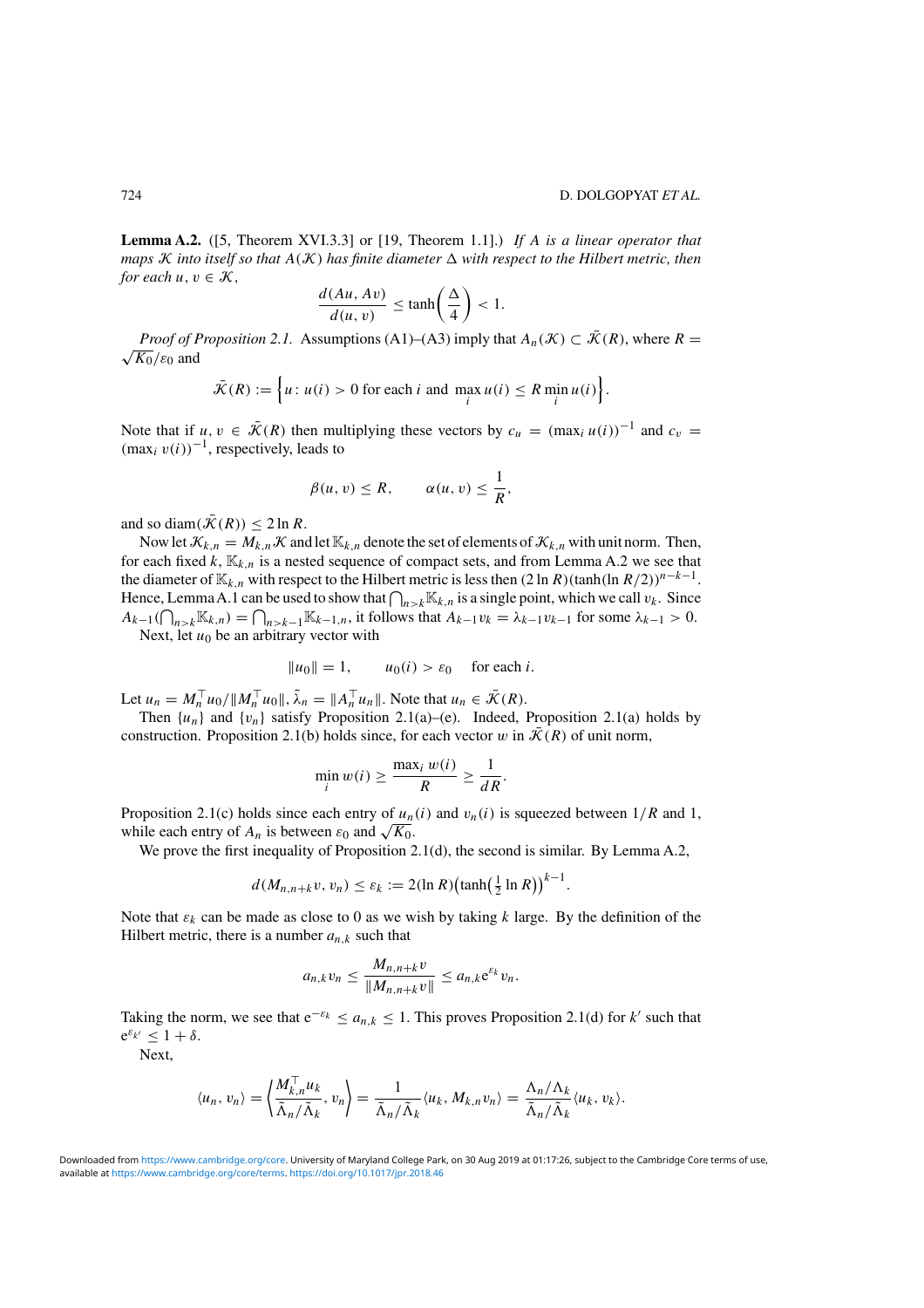<span id="page-24-0"></span>Due to Proposition [2.1\(](#page-3-0)a) and (b) proved above,  $\langle u_i, v_j \rangle$  are uniformly bounded from above and below, that is,  $\varepsilon_0 d \leq \langle u_i, v_i \rangle \leq 1$ , proving the first inequality of Proposition [2.1\(](#page-3-0)e). To prove the second inequality, we note that, by the foregoing discussion, there is a constant *L* such that for each *j* and *n,* we have

$$
\frac{1}{L}v_{n-1} \leq A_{n-1}e_j \leq Lv_{n-1}.
$$

Applying  $M_{k,n-1}$  to this inequality and using the fact that  $M_{k,n-1}v_{n-1} = \Lambda_{n-1}/\Lambda_k v_k$ , we obtain

$$
\frac{v_k(i)}{L} \le \frac{M_{k,n}(i,j)}{\Lambda_{n-1}/\Lambda_k} \le Lv_k(i).
$$

Combining this with (b) and (c) established above, we obtain the second inequality in Propo-sition [2.1\(](#page-3-0)e). The proof is complete.  $\Box$ 

## **Appendix B. Skipping generations**

*Proof of Proposition [2.2.](#page-6-0)* (a) If assumption (A1) is satisfied then the probability to survive till time  $l(n + 1) - 1$  starting from a single particle at time *ln* is bounded from below. One of the surviving particles will have two or more offspring of type *i* with probability bounded from below.

To prove parts (b) and (c), we consider  $l = 2$ . Then the result for larger *l* follows similarly by induction since particles of generation  $l + 1$  are children of particles of generation  $l$ .

(b) It suffices to show that  $\mathbb{E}((Z_{n+2}(i; k))^2 \mid Z_n = e_j) \leq \overline{K}$ , where  $Z_{n+2}(i; k)$  is the number of particles of type *i* at time  $n + 2$  whose parents have type *k*. In other words, it suffices to bound  $\mathbb{E}(Y^2)$ , where  $Y = \sum_{m=1}^{N} X_m$ ,  $X_m$  are independent, have common distribution  $\mathcal{X}$ , and are independent of the random variable *N*, where also  $\mathbb{E}(\mathcal{X}^2) \leq K_1, \mathbb{E}(N^2) \leq K_2$ . Note that

$$
\mathbb{E}(Y^2) = \mathbb{E}(N\mathbb{E}(X^2) + \left(\frac{1}{2}N(N-1)\right)(\mathbb{E}(X))^2),
$$

which yields the desired bound.

(c) It suffices to show that the random variables  $Y_n^2$  are uniformly integrable, where  $Y_n = \sum_{n=1}^{N_n} Y_n$  are independent have common distribution  $Y_n$  and are independent of the  $\sum_{m=1}^{N_n} X_{m,n}$ ,  $X_{m,n}$  are independent, have common distribution  $X_n$  and are independent of the random variable  $N_n$ , and  $\mathcal{X}_n^2$ ,  $N_n^2$  are uniformly integrable. We have

$$
Y_n^2 = Y_n^2 \mathbf{1}_{\{N_n > M\}} + Y_n^2 \mathbf{1}_{\{N_n \leq M\}}.
$$

The expectation of the first term is equal to

$$
\mathbb{E}(Y_n^2 \mathbf{1}_{\{N_n > M\}}) = \mathbb{E}(N_n \mathbb{E}(X_n^2) \mathbf{1}_{\{N_n > M\}} + \frac{1}{2} N_n (N_n - 1) \mathbf{1}_{\{N_n > M\}} (\mathbb{E}(X_n))^2).
$$

This expression can be made arbitrarily small by choosing a sufficiently large *M* since  $\mathbb{E}(\mathcal{X}_n^2)$ are uniformly bounded and  $N_n^2$  are uniformly integrable. For the second term, we have

$$
Y_n^2 \mathbf{1}_{\{N_n \leq M\}} \leq \bigg(\sum_{m=1}^M X_{m,n}\bigg)^2,
$$

which is uniformly integrable due to the uniform integrability of  $\mathcal{X}_n^2$ .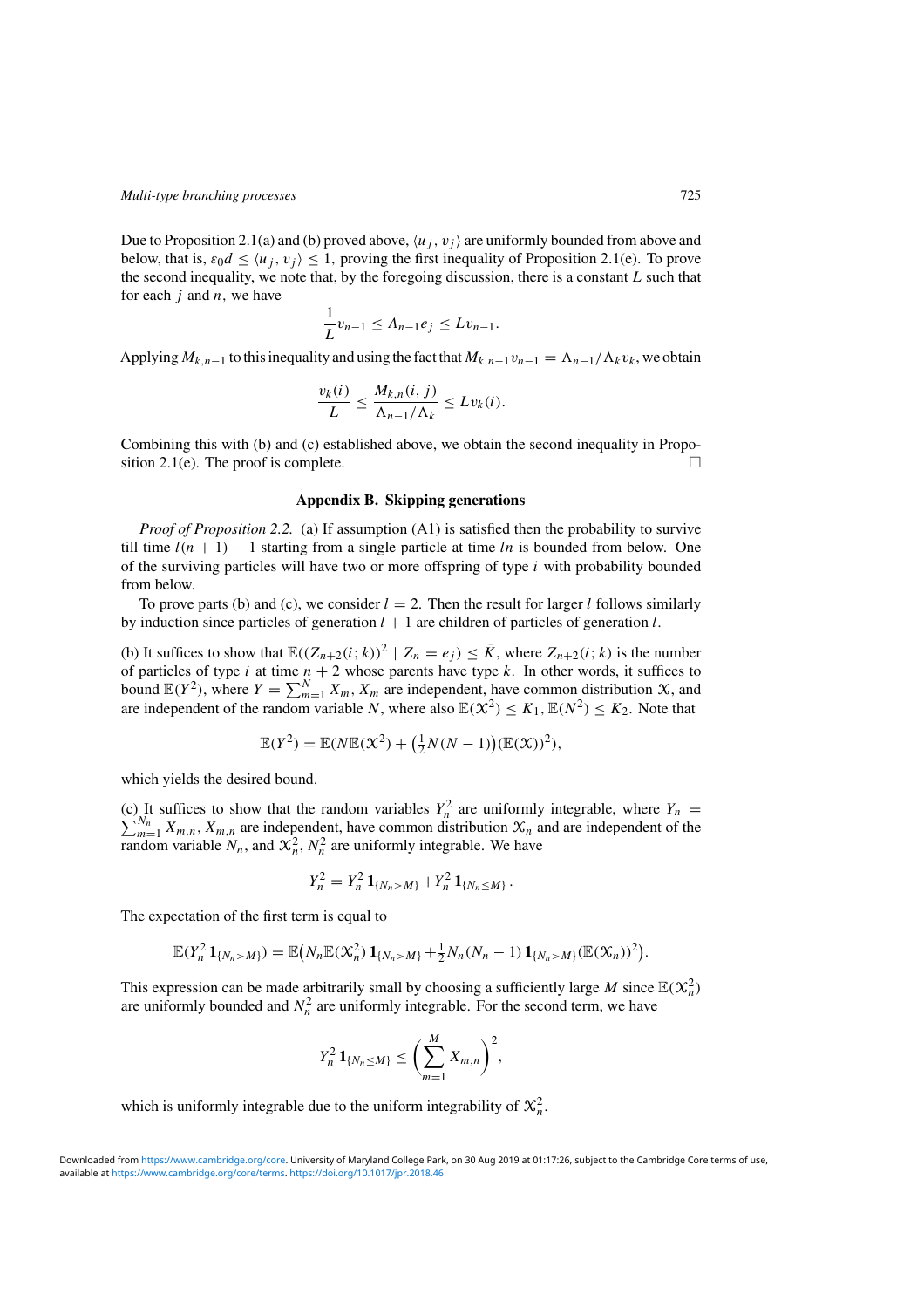(d) Choose *l* so that

$$
\left(1 + \frac{1}{2}\varepsilon_0\right)^l > \mathfrak{b}.\tag{B.1}
$$

It suffices to show that, for each *j* ,

$$
\mathbb{P}(jZ_l = \mathbf{0}) \ge \varepsilon_1,\tag{B.2}
$$

where  $\varepsilon_1$  depends only on  $\varepsilon_0$  and  $\mathfrak b$ .

Given  $j \in S$  and  $0 \le n \le l$ , we say that  $(n, j)$  is 1-unstable if  $n < l$  and

$$
\mathbb{P}(Z_{n+1}=\mathbf{0}\mid Z_n=e_j)\geq \frac{1}{2}\varepsilon_0.
$$

Otherwise, we say that  $(n, j)$  is 1-stable.

For  $p > 0$ , we say that  $(n, j)$  is  $(p + 1)$ -unstable if it is either *p*-unstable or  $n < l - 1$  and

$$
\mathbb{P}(Z_{n+1}(m) = 0 \text{ for all } m: (n+1, m) \text{ is } p\text{-stable} \mid Z_n = e_j) \geq \frac{1}{2}\varepsilon_0.
$$

Otherwise, we say that  $(n, j)$  is  $(p + 1)$ -stable. For example,  $(n, j)$  is 2-unstable if it is either 1-unstable or, with a probability that is not too small, all its children are 1-unstable.

We call *l*-stable pairs simply stable. A particle from generation *n* of type *j* will be called stable if the pair  $(n, j)$  is stable. We claim that all generation 0 particles are unstable. Indeed, by definition, each stable particle has at least one stable child with probability at least  $1-\frac{1}{2}\varepsilon_0$ , and, by assumption (A1), it has at least two stable children with probability at least  $\varepsilon_0$ . Accordingly, for each stable particle, the expected number of its stable children is at least  $1 + \frac{1}{2}\epsilon_0$ . Hence, for *(*0*,j)* to be stable, the expected number of its (stable) descedents after *l* generations would need to be greater than  $(1 + \frac{1}{2}\varepsilon_0)^l \ge 0$ , contradicting [\(2.5\)](#page-6-0).

Set  $M = 4\mathfrak{b}/\mathfrak{s}_0$ . Then, from [\(2.5\)](#page-6-0), it follows that for each  $j \in S$  and  $n \ge 0$ ,

$$
\mathbb{P}(|Z_{n+1}| \geq M \mid Z_n = e_j) \leq \frac{1}{4}\varepsilon_0.
$$

Define  $\eta_p$  as

$$
\eta_p = \inf \mathbb{P}(Z_{n+p} = \mathbf{0} \mid Z_n = e_j),
$$

where the infimum is taken over all  $(n, j)$  which are *p*-unstable. Note that

$$
\eta_1 \ge \frac{1}{2}\varepsilon_0
$$
 and  $\eta_p \ge \frac{1}{4}\varepsilon_0 \eta_{p-1}^M$ ,

where the factor  $\frac{1}{4}\varepsilon_0$  represents the probability that the original particle had fewer than *M* children all of which are  $(p-1)$ -unstable and  $\eta_{p-1}^M$  is the probability that all these children leave no descendants after  $p - 1$  steps. This proves (B.2) with *l* given by (B.1) and  $\varepsilon_1 = \eta_l$ .

#### **Acknowledgements**

The authors were partially supported by the National Science Foundation (NSF) through the Research Experiences for Undergraduates at the University of Maryland (grant number DMS-1359307). In addition, D. Dolgopyat was supported by NSF grant DMS-1362064 and L. Koralov was supported by NSF grant DMS-1309084 and the Army Research Office (grant number W911NF1710419).